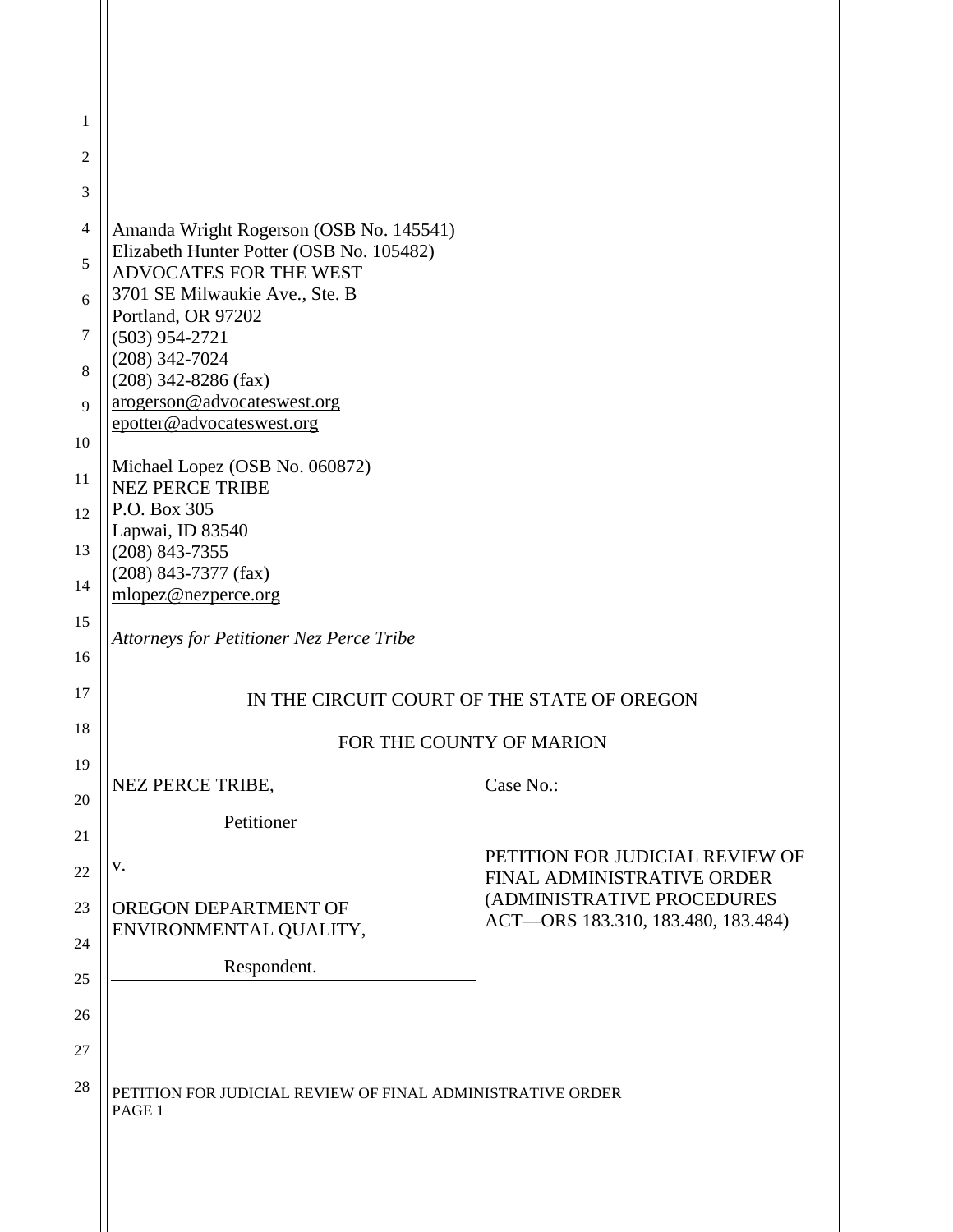Petitioner, NEZ PERCE TRIBE ("Tribe" or "Nez Perce"), brings this petition pursuant to ORS 183.484 for judicial review of the Oregon Department of Environmental Quality ("ODEQ")'s May 24, 2019, order issuing a Clean Water Act ("CWA") § 401 certification ("401 certification") for Idaho Power Company ("Idaho Power")'s Hells Canyon Complex Hydroelectric Project ("Project"), Federal Energy Regulatory Commission ("FERC") Project No. 1971. The Project consists of three dams—Brownlee, Oxbow, and Hells Canyon—on the portion of the Snake River that flows through the southern end of Hells Canyon and within the exclusive aboriginal territory of the Tribe.

2.

The Project's original, 50-year FERC license expired in 2005. The CWA requires that ODEQ and Idaho Department of Environmental Quality ("IDEQ") certify that the Project will meet state water quality standards, by issuing 401 certifications, before FERC may issue what Idaho Power anticipates will be a new 30 to 50-year license for the Project.

#### 3.

The Project has caused tremendous and irreparable injury to the culture, traditions, economy, and health of the Tribe and its citizens since its construction over six decades ago. The Project blocks fish passage and degrades habitat for culturally-significant, Nez Perce Treaty-reserved aquatic resources including salmon, steelhead, Pacific lamprey, bull trout, and white sturgeon. The Project generates highly toxic methylmercury that bioaccumulates in the Snake River's aquatic food chain, rendering Treaty-reserved resources, such as white sturgeon,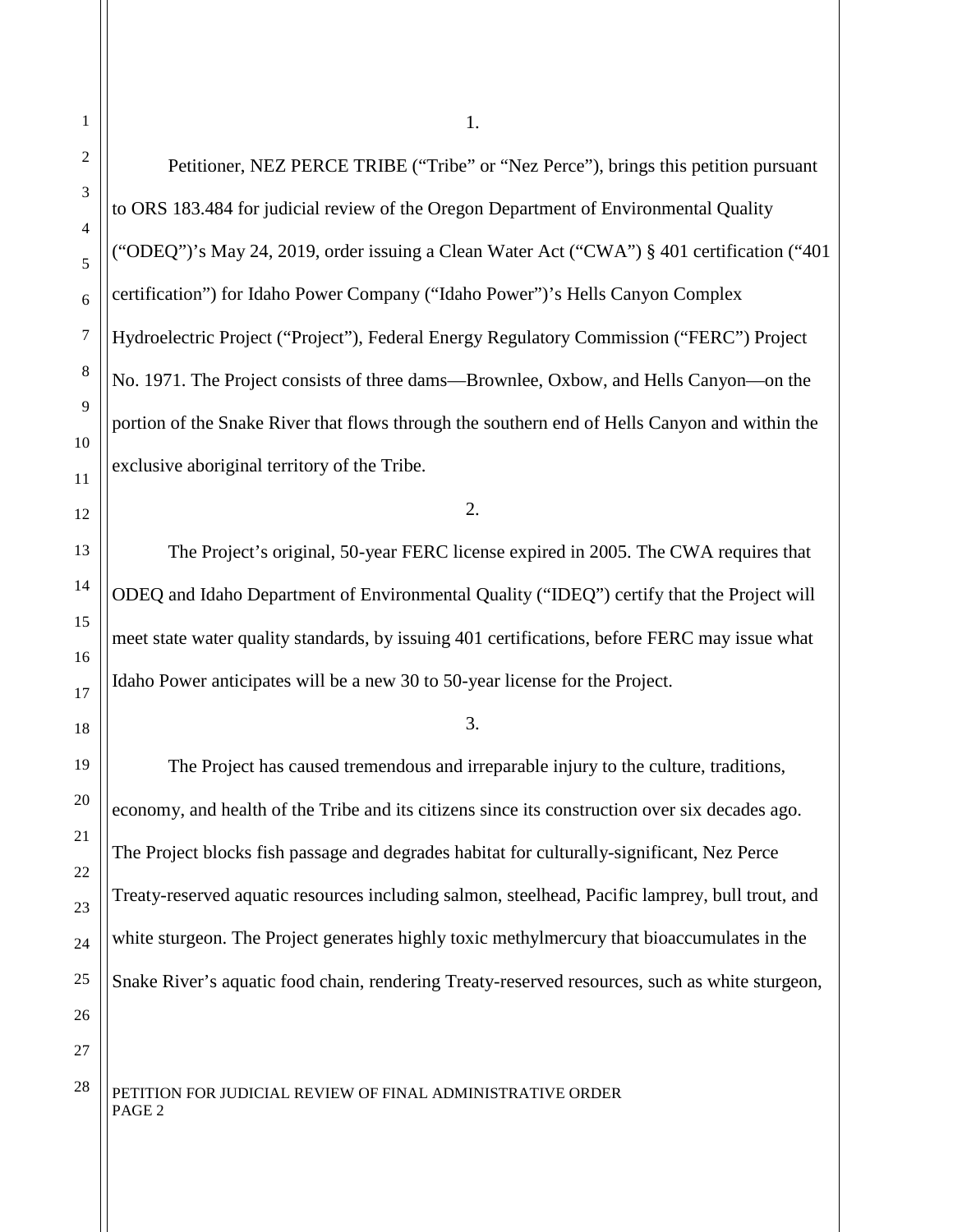unsafe for consumption. The Project also changes the Snake River's thermal regimes by altering water retention times, reducing shading within reaches, and changing water depths.

4.

The Tribe, as a co-manager of its Treaty-reserved resources, has long advocated for the protection and restoration of all of its homeland's native fish populations, including those upstream, within, and downstream of the Project. ODEQ's 401 certification does not provide adequate protection.

5.

ODEQ's 401 certification for the Project fails to require fish passage, as required by ORS 509.585 and to protect Oregon's "Fishing" and "Fish & Aquatic Life" beneficial uses.

6.

ODEQ's 401 certification for the Project also fails to provide reasonable assurance that the Project will not violate the state of Oregon's water quality standards for mercury/methylmercury and temperature, as required under Oregon law and the CWA. ODEQ's certification does not require that any action be taken during the life of the next license to reduce Project's production of methylmercury and erroneously relies on the possible construction of a hypolimnetic pump (under Plan B) to ensure temperature standards are met. Ensuring methylmercury and temperature standards will not be violated is vitally important for protecting the Tribe's Treaty-reserved fish resources and ensuring those resources may be safely consumed. 33 U.S.C. § 1341; 40 C.F.R. § 121.2(a)(3); OAR 340-041-0007(10); OAR 340-041-  $0033(1)$ ,  $(2)$ ,  $(3)$ .

27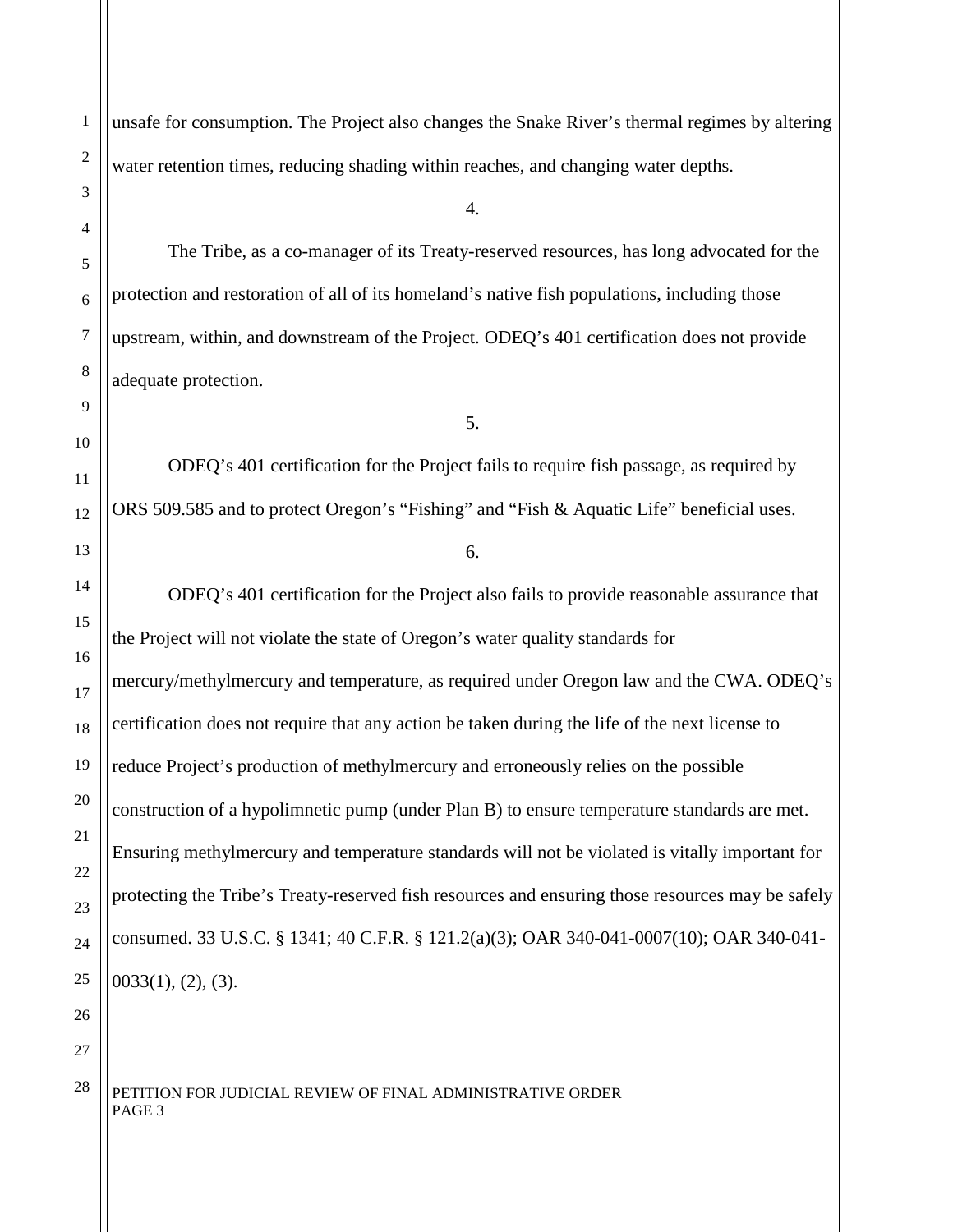For these reasons, ODEQ's May 24, 2019, 401 certification for the Project is legally inadequate.

7.

8.

ODEQ's flawed 401 certification, if not corrected to comply with Oregon law and the CWA, will harm the Tribe's Treaty-reserved rights and resources in waters within the state of Oregon affected by the Project and will have a significant impact on the health, welfare, and culture of the Tribe for generations to come. The Tribe, accordingly, seeks an order from this Court setting aside and remanding, for correction, ODEQ's 401 certification for the Project.

#### **PARTIES**

#### 9.

Petitioner, NEZ PERCE TRIBE, is a federally-recognized Indian tribe with headquarters at 100 Agency Road in Lapwai, Idaho, on the Nez Perce Reservation. The Tribe also maintains offices off the Nez Perce Reservation in McCall, Grangeville, Orofino, and Powell, Idaho, and Joseph, Oregon.

#### 10.

Since time immemorial, the Nez Perce people, the Nimiipuu, have occupied a geographic area encompassing a large part of what is today Idaho, Oregon, Washington, and Montana. The territory exclusively occupied by the Nez Perce—over 13 million acres stretched from the Bitterroot Mountains on the east, to the Blue Mountains of northeastern Oregon and southeast Washington on the west.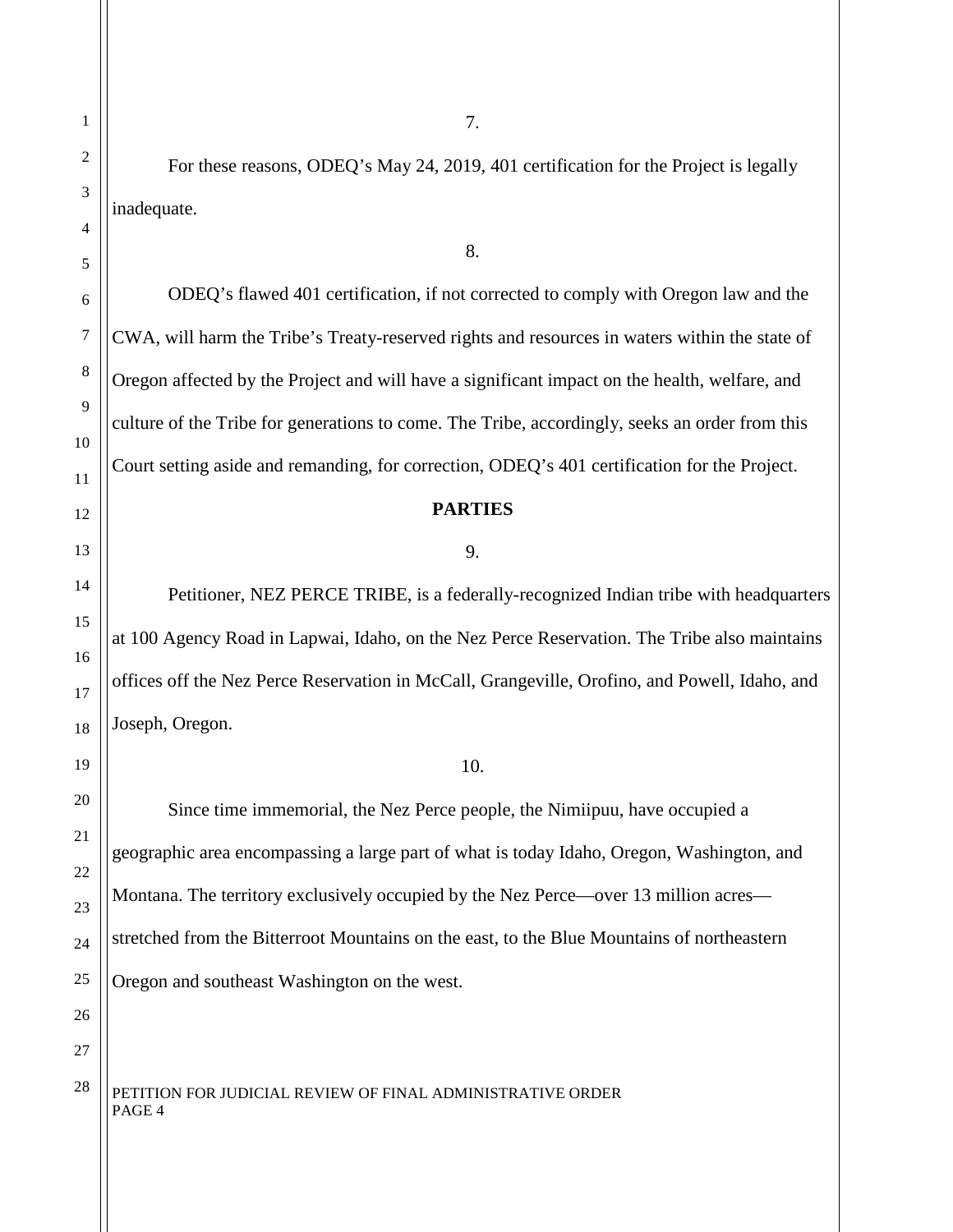| 1              | 11.                                                                                               |
|----------------|---------------------------------------------------------------------------------------------------|
| $\overline{c}$ | Nez Perce Tribal citizens actively maintain their connection to the land, water, and              |
| 3              | resources of this vast geography. Seasonal rounds and migration patterns for cultural and         |
| 4<br>5         | subsistence uses are carefully coordinated to take full advantage of the abundant fish, wildlife, |
| 6              | and available root crops. These annual cycles correspond not only to the unique resource needs    |
| 7              | of the Nez Perce and the seasonal availability of their resources but also to the ceremonial      |
| 8              | activities and social gatherings that occur throughout the year. The Nez Perce's intimate         |
| 9              | knowledge and continuous use of their aboriginal homeland over millennia has created a unique     |
| 10             | and reverential bond between people and place that defines Nez Perce culture and identity.        |
| 11<br>12       | 12.                                                                                               |
| 13             | In 1855, the Tribe negotiated a Treaty with the United States in which it reserved certain        |
| 14             | rights necessary to maintaining its culture and way of life, including:                           |
| 15             | [T]he right of taking fish at all usual and accustomed places in common with citizens of          |
| 16             | the Territory; and of erecting temporary buildings for curing, together with the privilege        |
| 17<br>18       | of hunting, gathering roots and berries, and pasturing their horses and cattle upon open          |
| 19             | and unclaimed land.                                                                               |
| 20             | Treaty with the Nez Perces, June 11, 1855, Art. 3, 12 Stat. 957 ("1855 Treaty" or "Treaty").      |
| 21             | 13.                                                                                               |
| 22             | The Project is geographically located within the Tribe's homeland, within the area                |
| 23             | adjudicated by the Indian Claims Commission to have been exclusively used and occupied by         |
| 24<br>25       | the Tribe, Nez Perce Tribe v. United States, Docket #175, 18 Ind. Cl. Comm. 1, and within and     |
| 26             | adjacent to an area in which the Tribe holds Treaty-reserved rights and resources.                |
| 27             |                                                                                                   |
| 28             | PETITION FOR JUDICIAL REVIEW OF FINAL ADMINISTRATIVE ORDER<br>PAGE 5                              |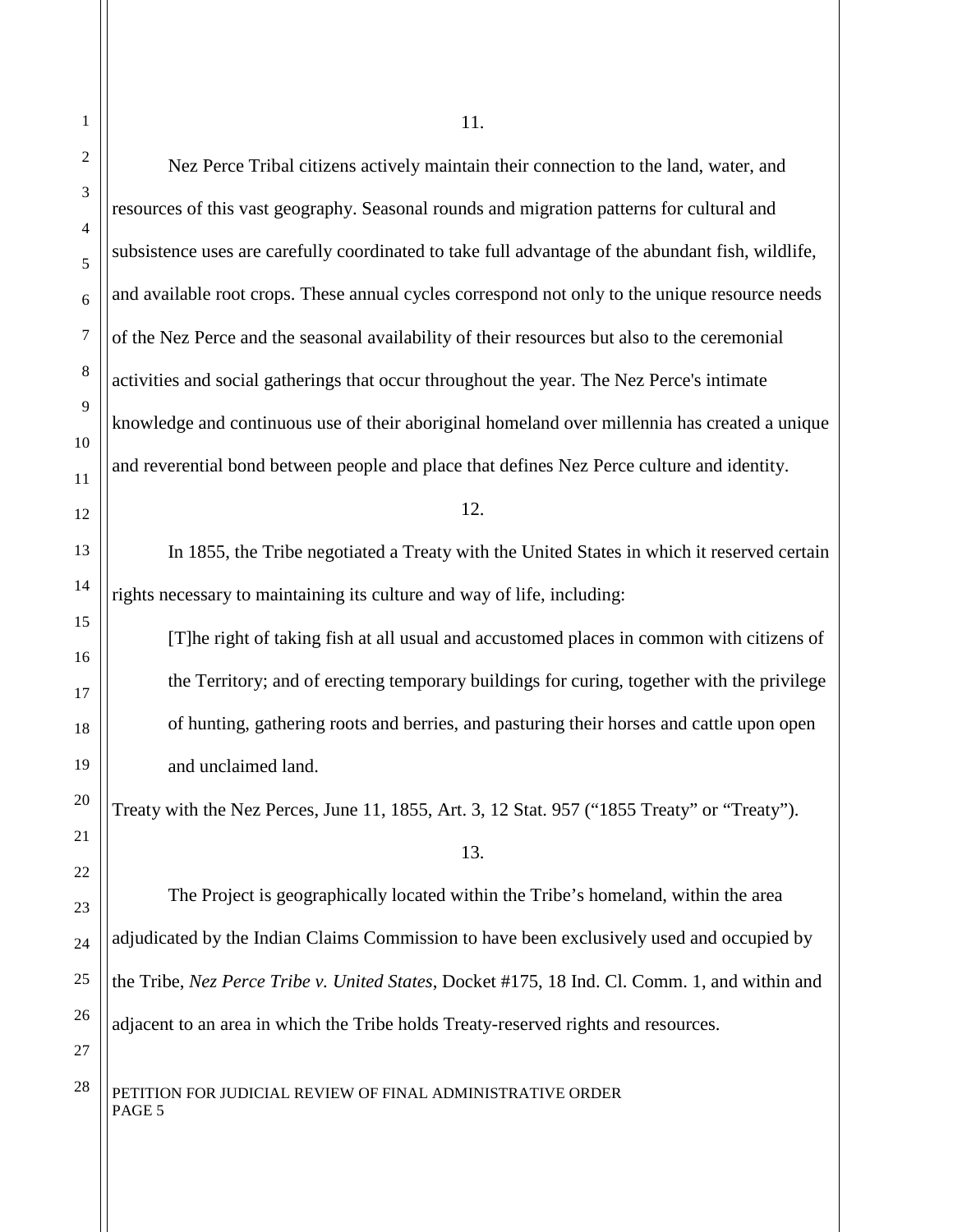

<sup>14.</sup>

The Tribe has a significant interest in the Project because Nez Perce citizens continue to fish, hunt, gather, and pasture within and adjacent to the Project area, pursuant to the Tribe's Treaty-reserved rights.

#### 15.

The Tribe, as co-manager of its Treaty-reserved fisheries resources, also has a significant interest in the Project, because the Tribe has spent considerable time and effort restoring and protecting its resources. The Nez Perce Tribe's Department of Fisheries Resources Management is one of the largest and most successful tribal fisheries programs in the United States. That Department is staffed by almost 200 employees, has an annual operating budget of over \$20 million, and works in the three-state area (north-central Idaho, northeastern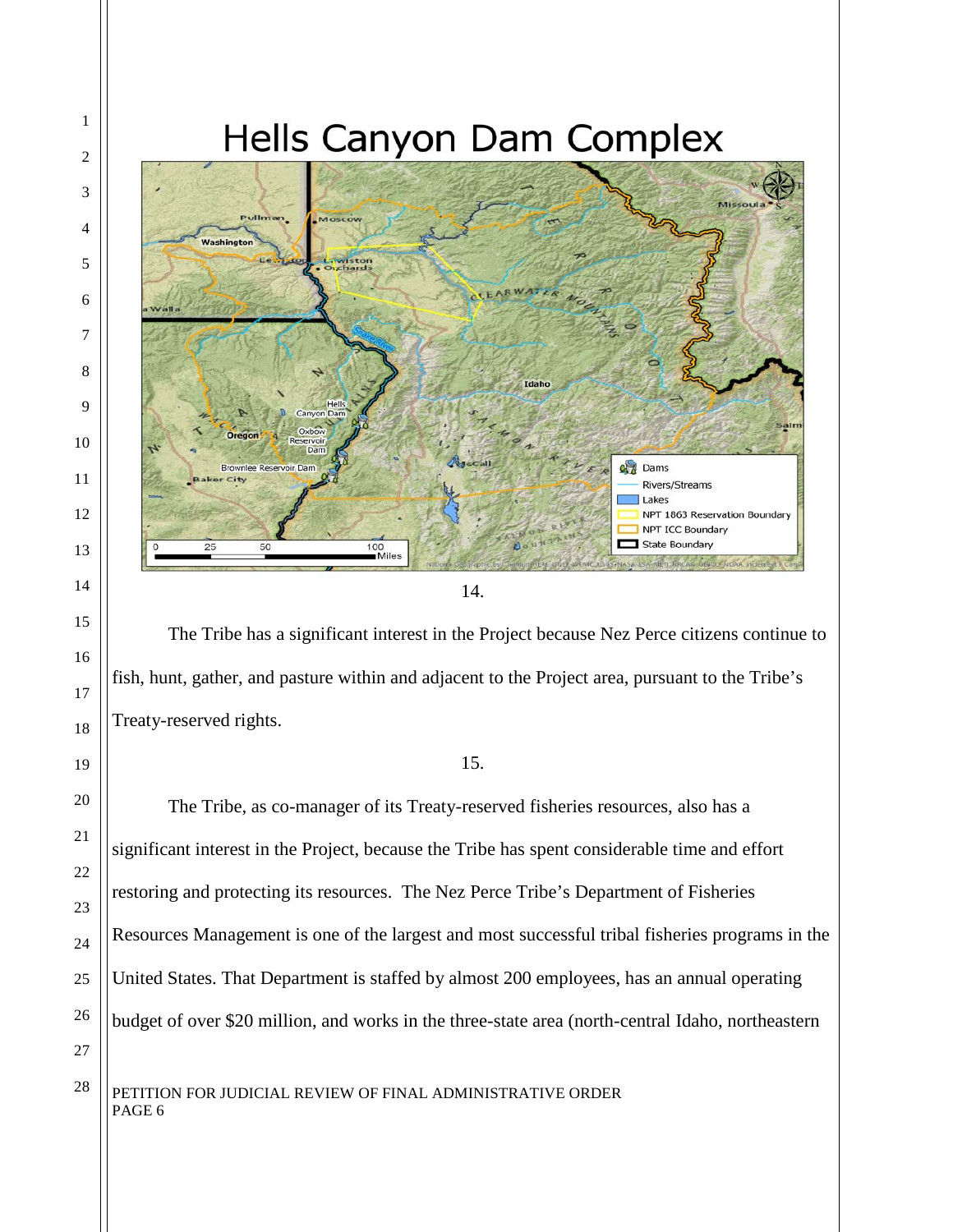Oregon, and southeastern Washington) that corresponds to the Nez Perce homeland. The Tribe has been instrumental in working to restore Columbia basin salmonids wisely, and in so doing, protecting and enhancing the Tribe's Treaty-reserved rights and resources.

16.

The Tribe independently manages a state-of-the-art Tribal fish hatchery and a federal hatchery, and co-manages an additional federal fish hatchery that is among the largest in the country. The Tribe releases ten million salmon and steelhead annually from these and nine acclimation sites it operates.

17.

The Tribe also aggressively pursues watershed restoration to ensure there is sufficient habitat to support naturally spawning salmon and steelhead and their supplemented hatchery counterparts. The Tribe's Research Division keeps track of juvenile migration and adult returns in many Snake River basin rivers and streams and evaluates the effects of the Tribe's hatchery supplementation efforts on wild origin returns. And, the Tribe also monitors Treaty harvest (50% of the harvestable returns in the Snake River) and employs conservation officers to enforce the regulations the Tribe has adopted to ensure fishing is consistent with the Tribe's allocation and is responsive to the needs of Endangered Species Act-listed salmon and steelhead.

18.

The Tribe has co-management responsibilities at Hells Canyon Dam for juvenile Snake River spring Chinook and steelhead releases. The Tribe's spring Chinook and steelhead releases are identified and agreed to in the *U.S. v. Oregon* Management Agreement (2018-2027 *United*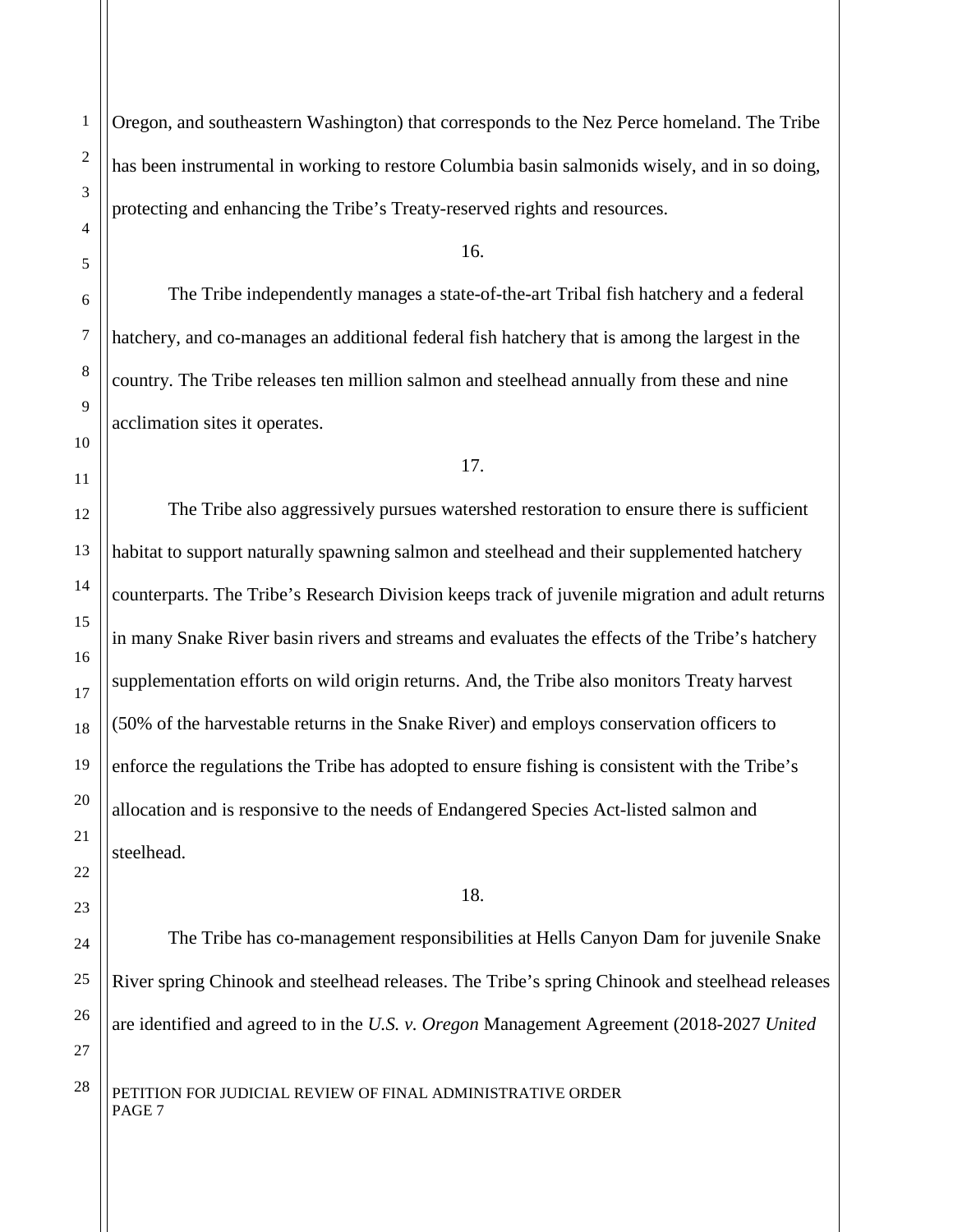*States v. Oregon* Management Agreement, Civ. No. 3:68-cv-00513MO (D. Or), February 26, 20[1](#page-7-0)8, Dkt.  $2607-1$ <sup>1</sup> through the Annual Operations Plan process. The Tribe is deeply involved in the details of how these fish are produced, released, and managed for harvest upon return to the Snake River Basin. The Tribe's fall Chinook Acclimation Project at its Pittsburg Landing facility, located 30 miles downstream of Hells Canyon Dam, also acclimates and releases 150,000 yearlings and 400,000 subyearling Snake River fall Chinook salmon annually.

#### 19.

The Tribe worked with Idaho Power from 1998 to 2002 to evaluate how to rebuild sturgeon populations in the Snake River between Lower Granite and Hells Canyon dams and developed a sturgeon management plan from that work. The Tribe also collaborates with Idaho Power and the U.S. Fish and Wildlife Service to conduct annual redd count surveys of Snake River fall Chinook salmon in the Snake River and its principal tributaries.

#### 20.

The Tribe is recognized by federal and state fisheries co-managers, land management agencies, those entities involved in managing the Columbia River hydropower system, other tribes, and the public for its indispensable role in the restoration of fisheries resources in the Pacific Northwest.

<span id="page-7-0"></span><sup>1</sup> The *U.S. v. Oregon* Management Agreement was filed as an attachment to All Parties' Joint Motion and Stipulated Order Approving 2018-2027 *United States v. Oregon* Management Agreement (Joint Mot., February 26, 2018, Dkt. 2607) and later approved by order of the Court (Order, May 21, 2018, Dkt. 2629).

#### $28$  | PETITION FOR JUDICIAL REVIEW OF FINAL ADMINISTRATIVE ORDER PAGE 8

 $\overline{a}$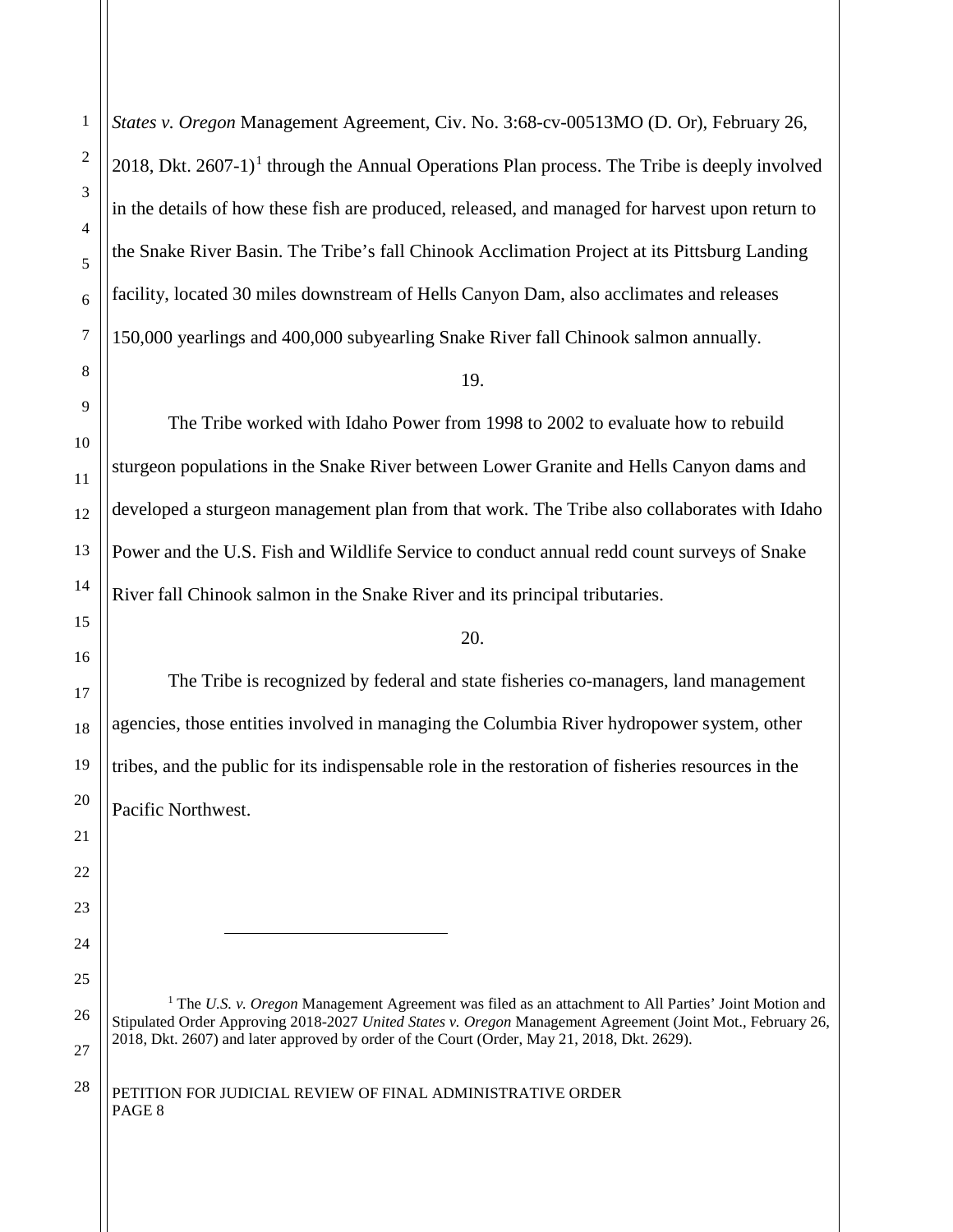| 1        | 21.                                                                                                |  |
|----------|----------------------------------------------------------------------------------------------------|--|
| 2        | The Tribe is a "person" as defined in ORS 183.310(8) and has standing to bring this                |  |
| 3        | action. Tribal citizens derive subsistence, recreational, aesthetic, scientific, commercial,       |  |
| 4        | cultural, and spiritual benefits from the Snake River and its tributaries above, within, and below |  |
| 5<br>6   | the Project. The present and future enjoyment of Treaty-reserved resources including salmon,       |  |
| 7        | steelhead, Pacific lamprey, bull trout, and white sturgeon by the Tribe and its citizens is, and   |  |
| 8        | will continue to be, harmed by ODEQ's final 401 certification order for the Project.               |  |
| 9        | 22.                                                                                                |  |
| 10       |                                                                                                    |  |
| 11       | Respondent, OREGON DEPARTMENT OF ENVIRONMENTAL QUALITY, is the                                     |  |
| 12       | state agency responsible for, among other duties, certifying, under § 401 of the CWA, that         |  |
| 13       | federally-licensed hydroelectric projects with discharges originating in Oregon, including the     |  |
| 14       | Project, do not violate Oregon water quality standards and other requirements of state law. 33     |  |
| 15       | U.S.C. § 1341. Richard Whitman is the director of ODEQ.                                            |  |
| 16       | <b>JURISDICTION AND VENUE</b>                                                                      |  |
| 17<br>18 | 23.                                                                                                |  |
| 19       | This Court has jurisdiction pursuant to ORS 183.310, 183.480, and 183.484 Venue is                 |  |
| 20       | proper under ORS 183.484(1).                                                                       |  |
| 21       |                                                                                                    |  |
| 22       | <b>APPLICABLE LEGAL REQUIREMENTS</b>                                                               |  |
| 23       | <b>Clean Water Act and "Reasonable Assurance"</b><br>A.                                            |  |
| 24       | 24.                                                                                                |  |
| 25       | The objective of the CWA is "to restore and maintain the chemical, physical, and                   |  |
| 26       | biological integrity of the Nation's waters." 33 U.S.C. § 1251(a). To achieve this objective, an   |  |
| 27       |                                                                                                    |  |
| 28       | PETITION FOR JUDICIAL REVIEW OF FINAL ADMINISTRATIVE ORDER<br>PAGE 9                               |  |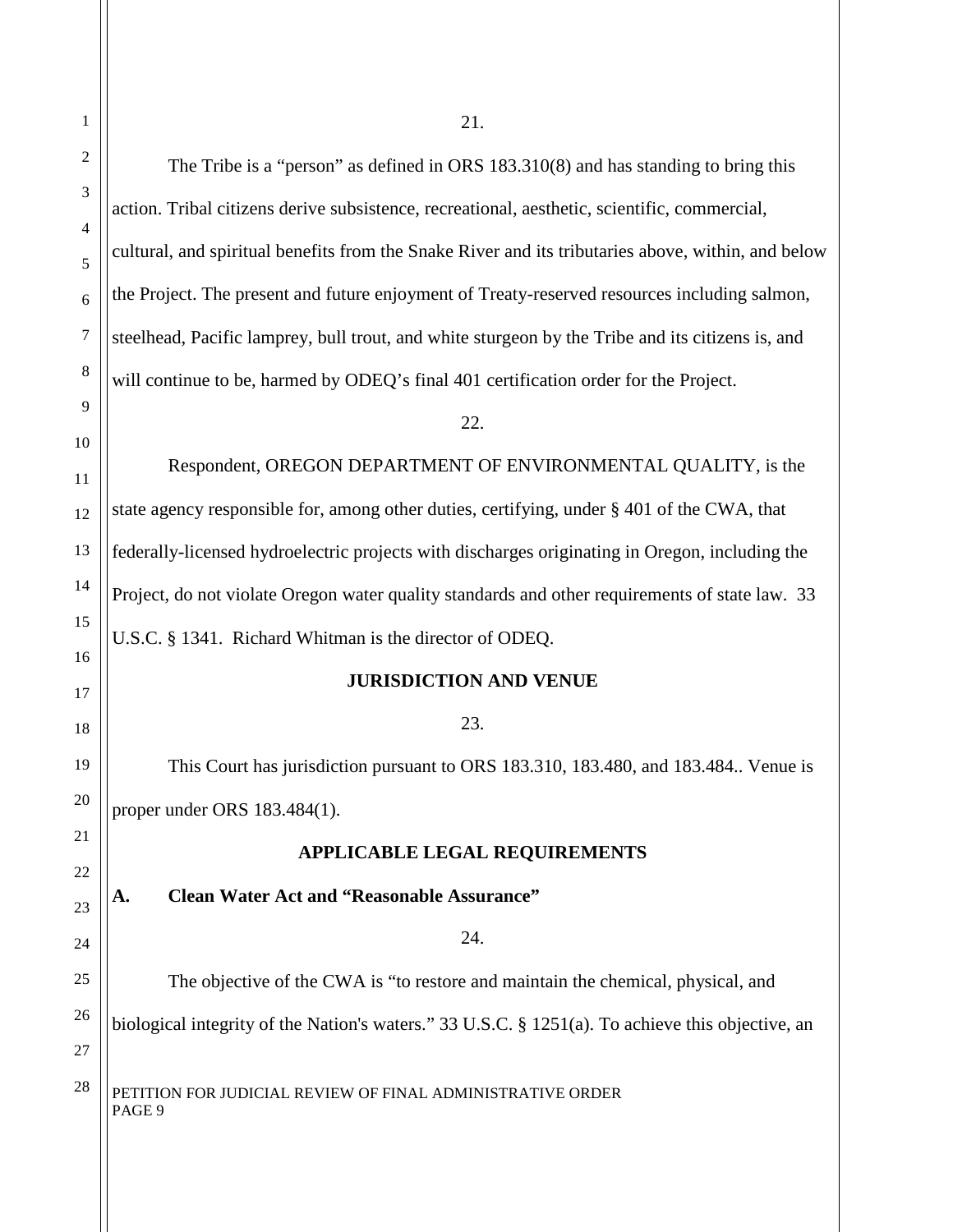applicant for a federal license for any activity that may result in a discharge into a navigable water of the United States, including hydroelectric dams, must obtain a water quality certification from the state in which the discharge will originate before FERC may issue a license for the activity. 33 U.S.C.  $\S$  1341(a)(1). State-issued 401 certifications impose limitations on activities that may result in a discharge to ensure such activities comply with state water quality standards, including numerical criteria, narrative criteria, and designated uses. *Id.* at 1341(d); 40 C.F.R. § 131.3.

#### 25.

All 401 certifications must include a statement "that there is a reasonable assurance that the activity [in question] will be conducted in a manner which will not violate applicable water quality standards." 40 C.F.R.  $\S$  121.2(a)(3). Congress gave states, through CWA  $\S$  401, "authority to place any conditions on a water quality certification that are necessary to assure that the applicant will comply with effluent limitations, water quality standards, […] and with 'any appropriate requirements of state law.'" *PUD No. 1 of Jefferson Cty. v. Washington Dep't. of Ecology*, 511 U.S. 700, 712 (1994) (internal citation omitted); 33 U.S.C. § 1341(a)(d); 8 C.F.R. §4.34 (b)(5). Fish passage is an appropriate requirement of state law. *Am. Rivers, Inc. v. F.E.R.C.*, 129 F.3d 99, 102 (2d Cir. 1997). State 401 certification conditions are incorporated into any federal license. *PUD No. 1 of Jefferson Cty.*, at 708.

#### 26.

CWA § 511(a)(3) provides that the CWA shall not be interpreted as "affecting or impairing the provisions of any treaty of the United States." 33 U.S.C. § 1371. This provision applies to certifications issued under § 401 of the CWA. *City of Imperial Beach v. Int'l.*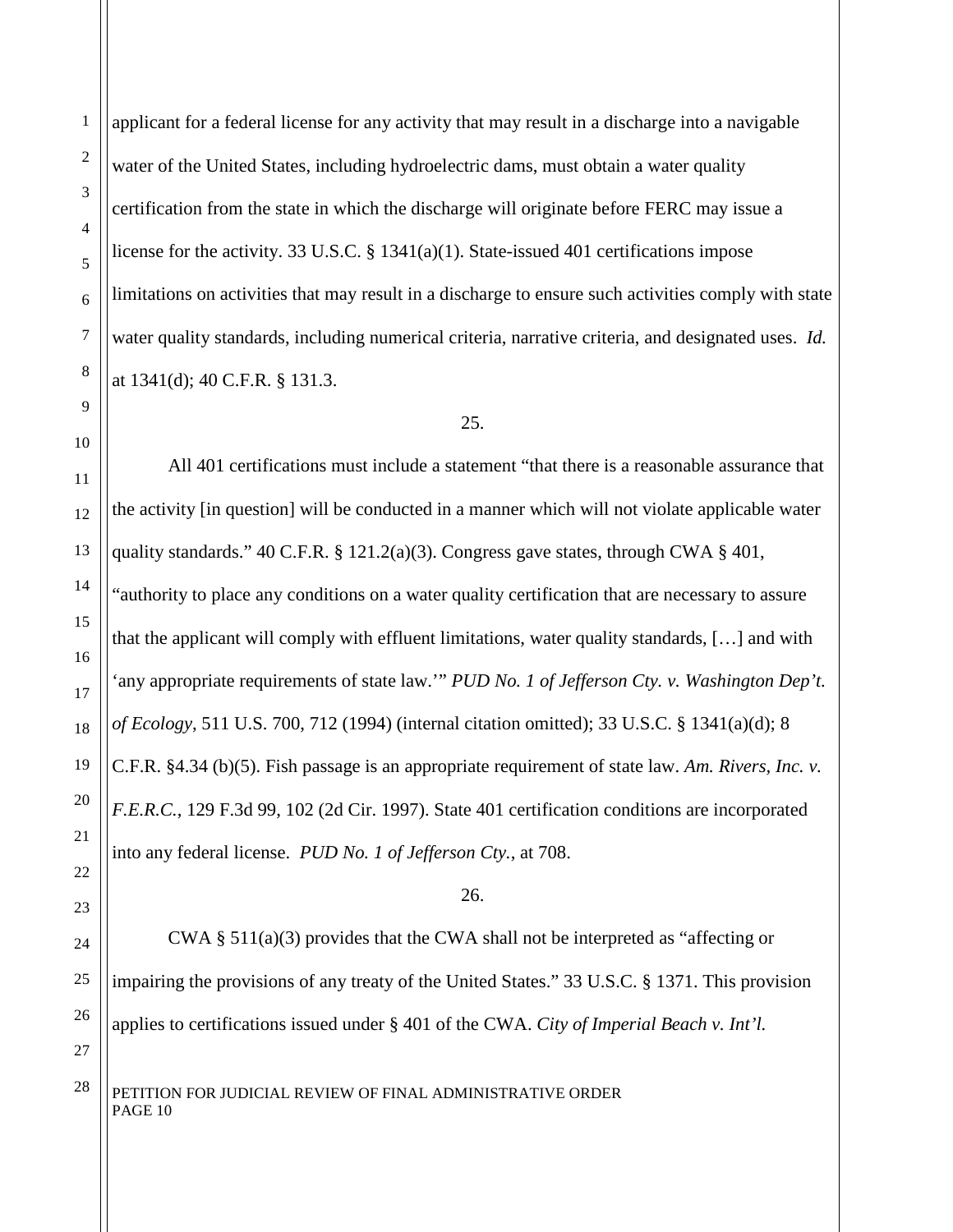*Boundary & Water Comm'n., United States Section*, 356 F. Supp. 3d 1006, 1015 (S.D. Cal. 2018) ("[§ 511(a)(3)] is a general provision applicable to the entirety of the CWA." "Absent application of any other canon of construction, 'affect' and 'impair' should be construed broadly in favor of the sovereign." *Id.* at 1016.

#### **B. Oregon's Fish Passage Requirement**

#### 27.

ORS 543.015(1), (2) provides: "[I]t is the policy of the State of Oregon [t]o protect the natural resources of this state from possible adverse impacts caused by the use of the waters of this state for the development of hydroelectric power" and to "permit siting of hydroelectric projects subject to strict standards established to protect the natural resources of Oregon."

28.

ORS 509.585(1) provides: "It is the policy of the State of Oregon to provide for upstream and downstream passage for native migratory fish" and "fish passage is required in all waters of this state in which native migratory fish are currently or have historically been present." Fish passage is required unless an artificial obstruction meets one of the following specific exemptions outlined in the statute:

> ORS 509.585(5) authorizes the Oregon Department of Fish and Wildlife ("ODFW") and the person owning or operating the artificial obstruction to "negotiate the terms and conditions of fish passage *or alternatives to fish passage*." (Emphasis added).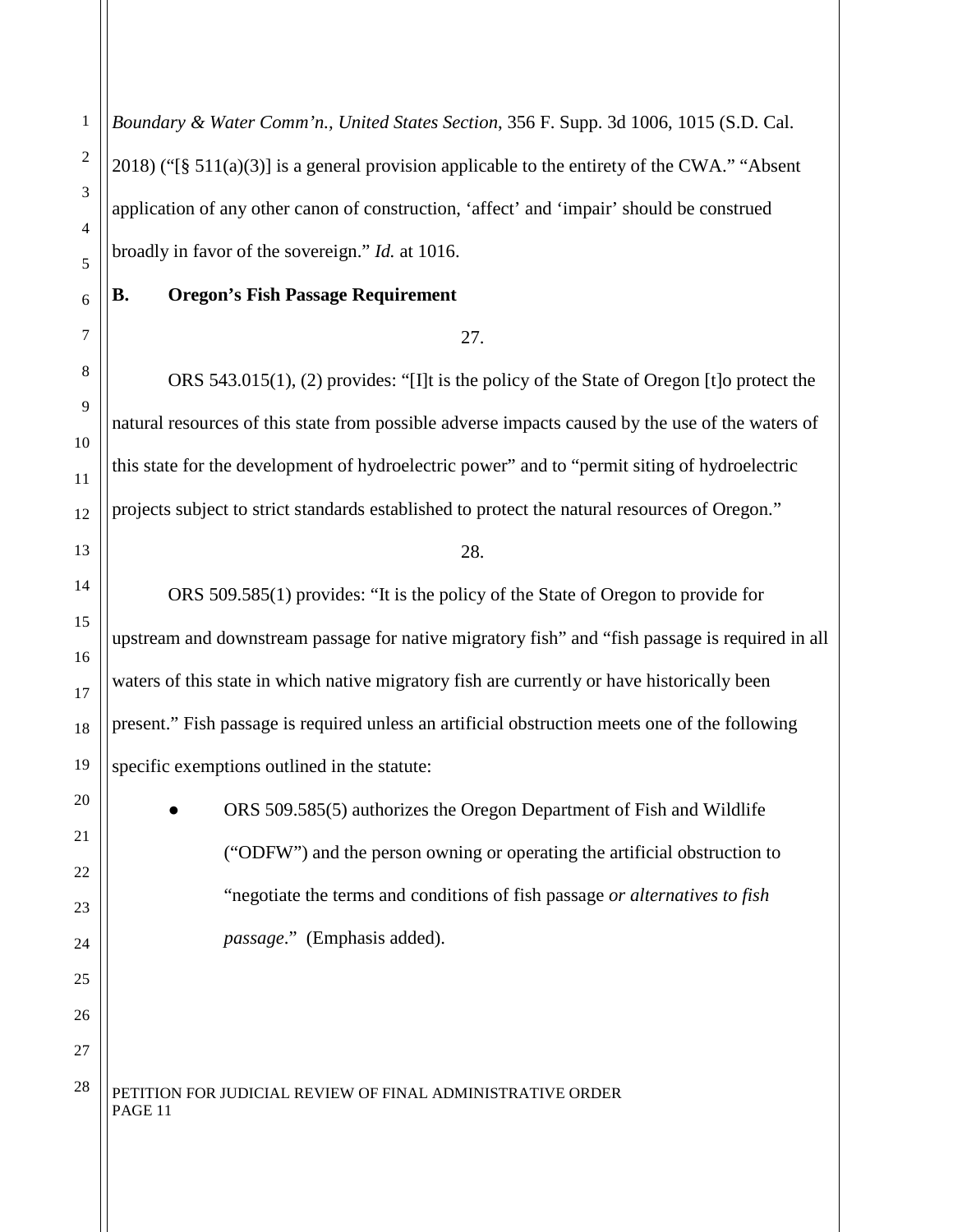| 1              | According to ORS 509.585(6), any "proposed determination of the required fish           |
|----------------|-----------------------------------------------------------------------------------------|
| $\overline{c}$ | passage or alternatives to fish passage" shall be submitted to the ODFW                 |
| 3              | Commission ("Commission") for approval. (Emphasis added).                               |
| 4              | ORS $509.585(7)(a)$ vests the Commission with the authority to "waive the               |
| 5              | requirement for fish passage if the [C]ommission determines that the alternatives       |
| 6<br>7         |                                                                                         |
| 8              | to fish passage proposed by the person owning or operating the artificial               |
|                | obstruction provide a net benefit to native migratory fish." (Emphasis added).          |
| 9<br>10        | ORS $\S$ 509.585(9) vests the Commission with the authority to exempt artificial        |
| 11             | obstructions without fish passage from the fish passage requirement if the              |
| 12             | Commission: "(A) Finds lack of fish passage has been effectively mitigated; (B)         |
| 13             | Has granted a legal waiver for the artificial obstruction; or $(C)$ Finds there is no   |
| 14             | appreciable benefit to providing fish passage."                                         |
| 15             | And, ORS 509.585(11) exempts federally licensed hydroelectric projects from             |
| 16             |                                                                                         |
| 17             | the fish passage requirement "[t]o the extent that the requirements of this section     |
| 18             | are preempted by the Federal Power Act or by the laws governing hydroelectric           |
| 19             | projects located in waters governed jointly by Oregon and another state"                |
| 20             | <b>STANDARD OF REVIEW</b>                                                               |
| 21             | 29.                                                                                     |
| 22             |                                                                                         |
| 23             | ORS 183.484(5) provides the judicial standard of review for agency orders in other than |
| 24             | contested cases. The statute states:                                                    |
| 25             |                                                                                         |
| 26             |                                                                                         |
| 27             |                                                                                         |
| 28             | PETITION FOR JUDICIAL REVIEW OF FINAL ADMINISTRATIVE ORDER<br>PAGE 12                   |
|                |                                                                                         |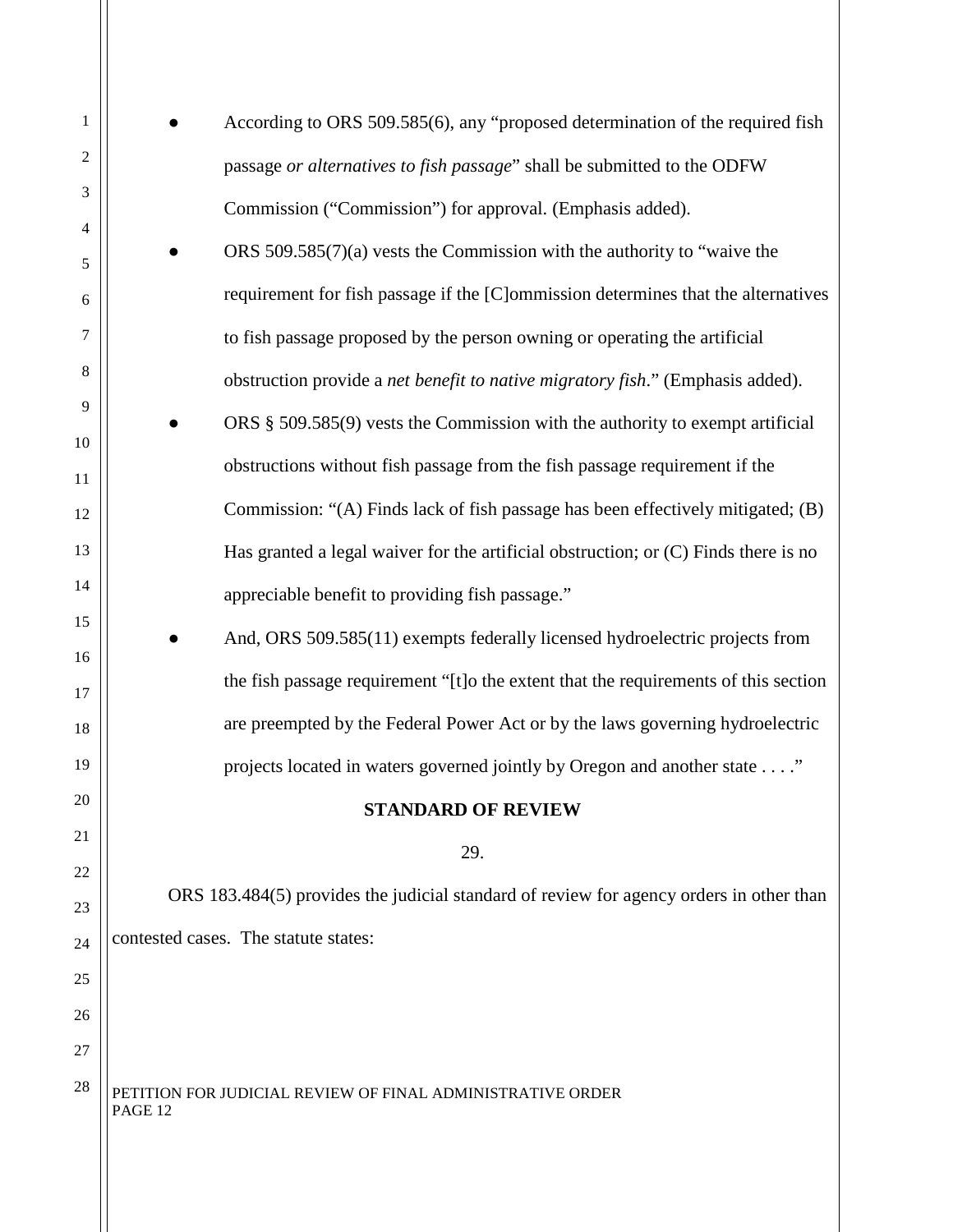| 1       | (a) The court may affirm, reverse or remand the order. If the court finds that the agency     |
|---------|-----------------------------------------------------------------------------------------------|
| 2       | has erroneously interpreted a provision of law and that a correct interpretation compels a    |
| 3       | particular action, it shall:                                                                  |
| 4       | (A) Set aside or modify the order; or                                                         |
| 5       | (B) Remand the case to the agency for further action under a correct                          |
| 6<br>7  |                                                                                               |
|         | interpretation of the provision of law.                                                       |
| 8       | (b) The court shall remand the order to the agency if it finds the agency's exercise of       |
| 9<br>10 | discretion to be:                                                                             |
| 11      | (A) Outside the range of discretion delegated to the agency by law;                           |
| 12      | $[]$                                                                                          |
| 13      | (C) Otherwise in violation of a constitutional or statutory provision.                        |
| 14      | (c) The court shall set aside or remand the order if it finds that the order is not supported |
| 15      | by substantial evidence in the record. Substantial evidence exists to support a finding of    |
| 16      | fact when the record, viewed as a whole, would permit a reasonable person to make that        |
| 17      |                                                                                               |
| 18      | finding.                                                                                      |
| 19      | <b>FACTS</b>                                                                                  |
| 20      | A.<br>Tribe's Long and Extensive Involvement in the Project's Relicensing.                    |
| 21      | 30.                                                                                           |
| 22      | The Project was built between 1958 and 1967 and is owned and operated by Idaho                |
| 23      |                                                                                               |
| 24      | Power, which is the chief operating subsidiary of holding company IDACORP Inc. FERC's         |
| 25      |                                                                                               |
| 26      |                                                                                               |
| 27      |                                                                                               |
| 28      | PETITION FOR JUDICIAL REVIEW OF FINAL ADMINISTRATIVE ORDER<br>PAGE 13                         |
|         |                                                                                               |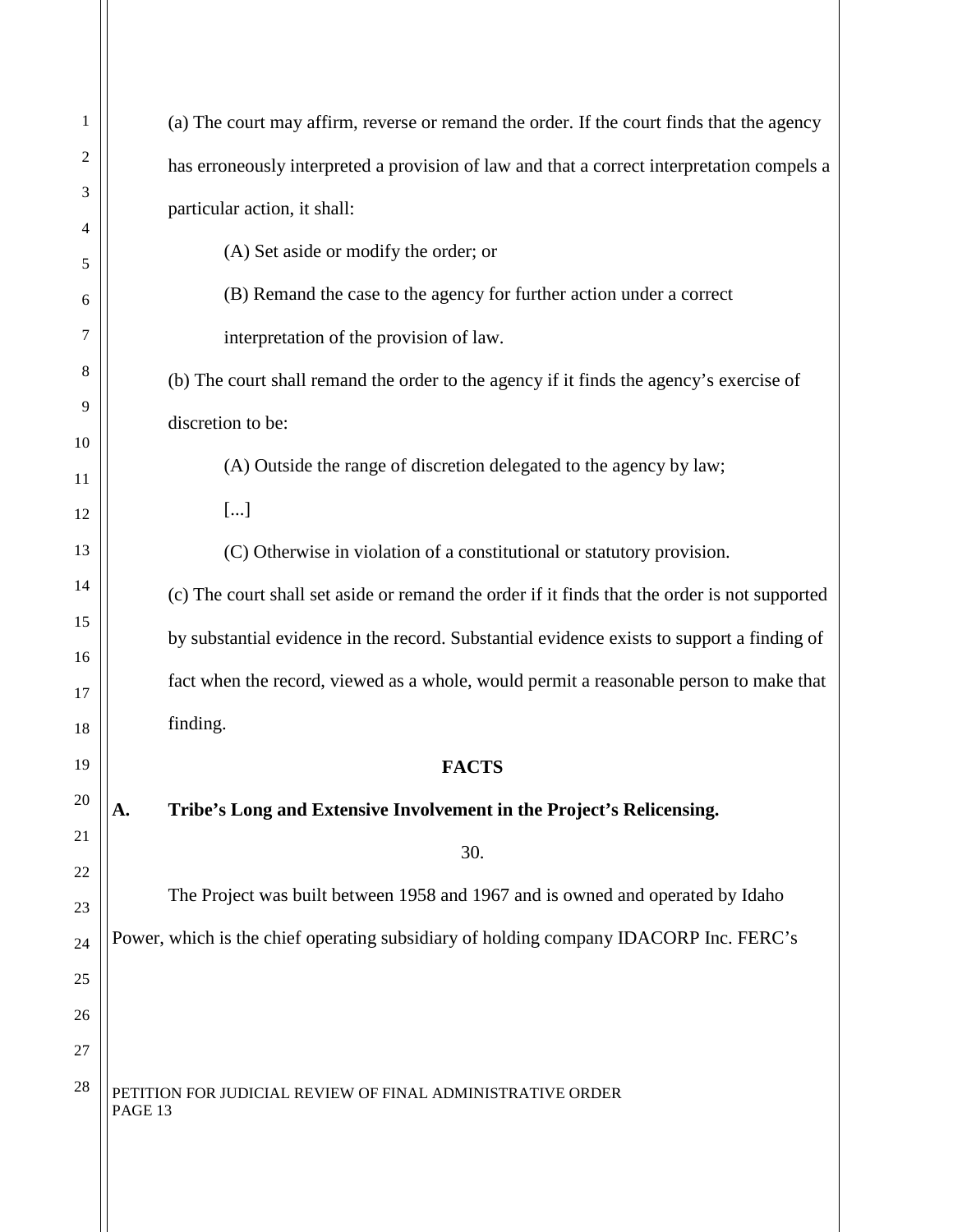original license for the Project expired in 2005. Since then, Idaho Power has been operating the Project under annual licenses issued by FERC.

31.

For over two decades, the Tribe has been actively involved in FERC's relicensing proceedings for the Project. The Tribe has consistently advocated for the adoption of 401 certifications for the Project that are protective of the Tribe's Treaty-reserved rights and resources due to the central role water quality plays in the protection of the Tribe's Treatyreserved fish resources and in the health and welfare of the Tribe's citizens who exercise the Tribe's Treaty-reserved rights in Oregon waters.

32.

The Tribe has repeatedly requested that ODEQ comprehensively and definitively address, in its 401 certification for the Project, fish passage and methylmercury production at the Project, along with the Project's effect on downriver temperatures. The Tribe has made these requests in comments on ODEQ's draft 401 certifications for the Project and in various other forums over the years. The Tribe has also been actively involved in regional intergovernmental water quality discussions and has had direct conversations with Idaho Power regarding the Project's impacts on the Tribe's Treaty-reserved resources.

#### **B. The Project's Obstruction of Fish Passage**

33.

Historically, over one million adult anadromous Pacific salmon and steelhead spawned and reared in the Snake River and its tributaries upstream from Hells Canyon Dam, in eastern Oregon, southern Idaho, and Wyoming.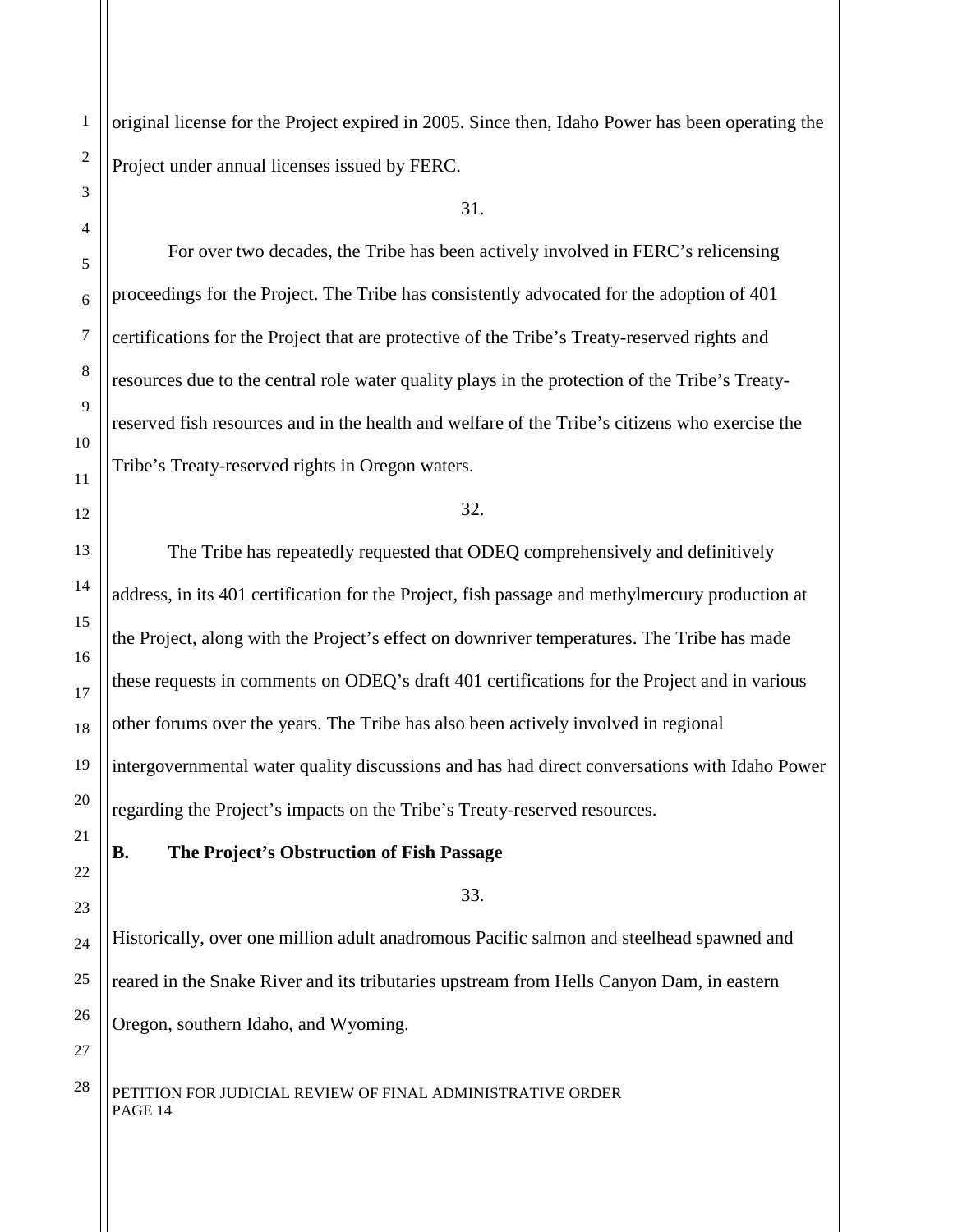The completed Project blocked anadromous fish migration and production in the Snake River basin, extirpating native, anadromous fish species—including fall and spring Chinook salmon, summer steelhead, and Pacific lamprey—from a large portion of their historic range in the Snake River and its tributaries, including the Pine, Powder, Burnt, Owyhee, and Malheur river basins in Oregon.

#### 35.

In addition to preventing native, anadromous fish species from migrating to historic spawning, rearing, and holding habitat, the Project also isolates other native migratory fish species populations above, within, and below the Project, including Endangered Species Actlisted bull trout, state sensitive redband trout, mountain whitefish, and white sturgeon. These species have relied on migration to complete their life cycle for millennia and have, historically, used the mainstem Snake River above, within, and below Project's dams for rearing and as a migration corridor. The isolation imposed on these species by the Project has fragmented populations and habitat and reduced anadromous and resident fish abundance within some segments. Predation and the presence of non-native fish species in Project reservoirs has also decreased resident fish production and increased mortality.

#### 36.

Because the Project has eliminated numerous anadromous and resident, there are fewer fish harvest opportunities for Nez Perce Tribal citizens and sport anglers in Oregon. The Tribe is particularly concerned about the significant impact that the Project's lack of fish passage has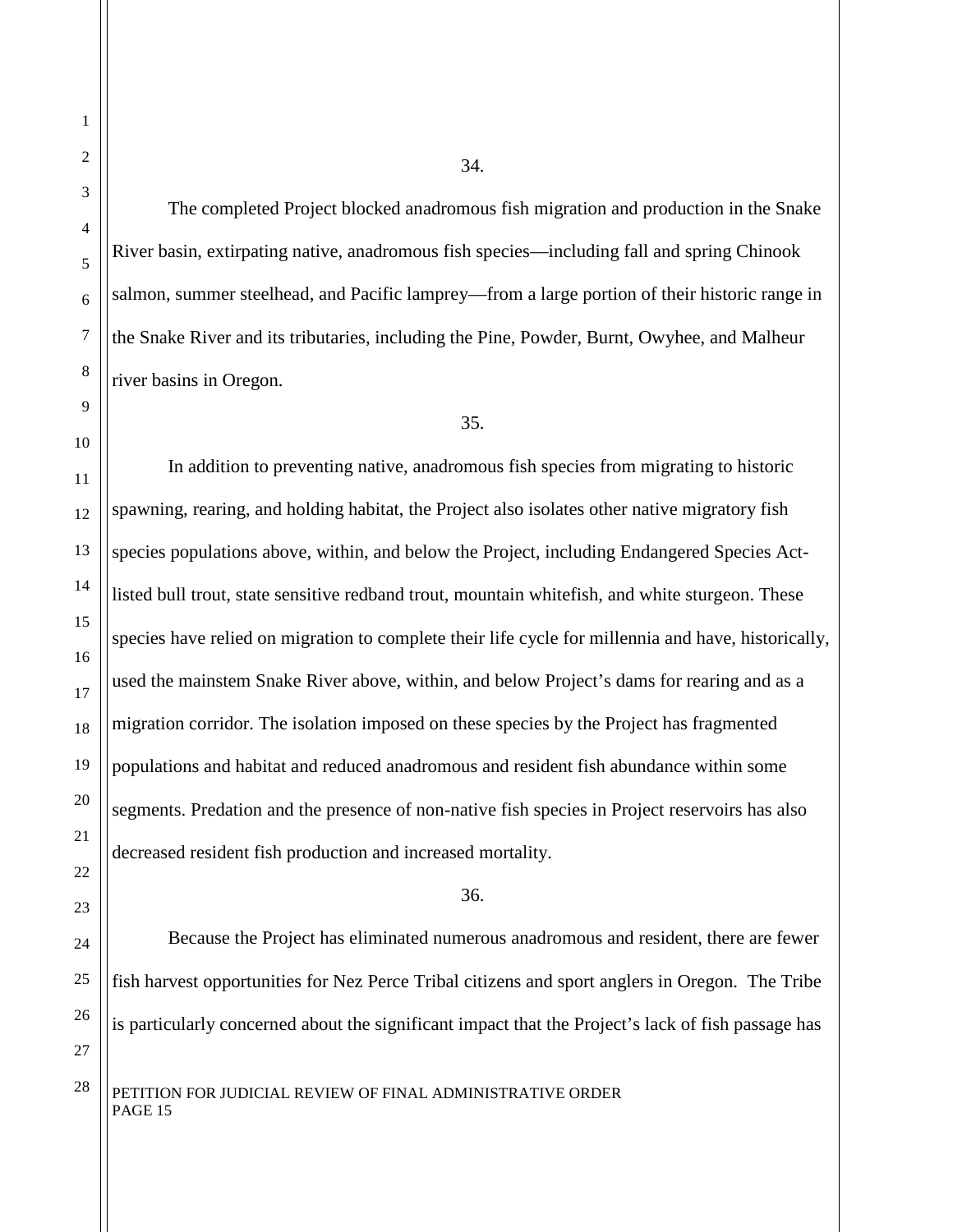1

on the Tribe's Treaty-reserved rights and resources and on Oregon's "Fishing" and "Fish & Aquatic Life" beneficial uses in tributaries upstream of Hells Canyon Dam.

37.

Oregon's designated beneficial uses for the Snake River and its tributaries are provided at OAR 340-041-0007 and include "Fishing" and "Fish & Aquatic Life." ODEQ states in its Evaluation and Findings Report for its 401 certification: "The Project's significant impact to beneficial uses in Oregon tributaries upstream of the Hells Canyon Dam is of particular concern. [...] Project dams currently interrupt or prevent the safe, timely and effective passage on migratory fish upstream, downstream and between Project segments [...] eliminating access to and reducing available spawning, rearing, and holding habitat."

#### 38.

Fish play an important role in aquatic ecosystems. Fish often create linkages between different habitat types because of their role as top consumers within the food web, their high mobility, and their variety of foraging strategies. The loss of fish in a habitat can, therefore, alter the biological, physical, and chemical components of the habitat, compromising its ecological integrity.

#### 39.

The annual return of anadromous fish contributes significant quantities of marinederived nutrients to inland ecosystems that have limited geologic nutrients. Many animal and plant species in riparian ecosystems make direct and/or indirect use of the marine derived nutrient subsidy increasing riparian vegetation growth.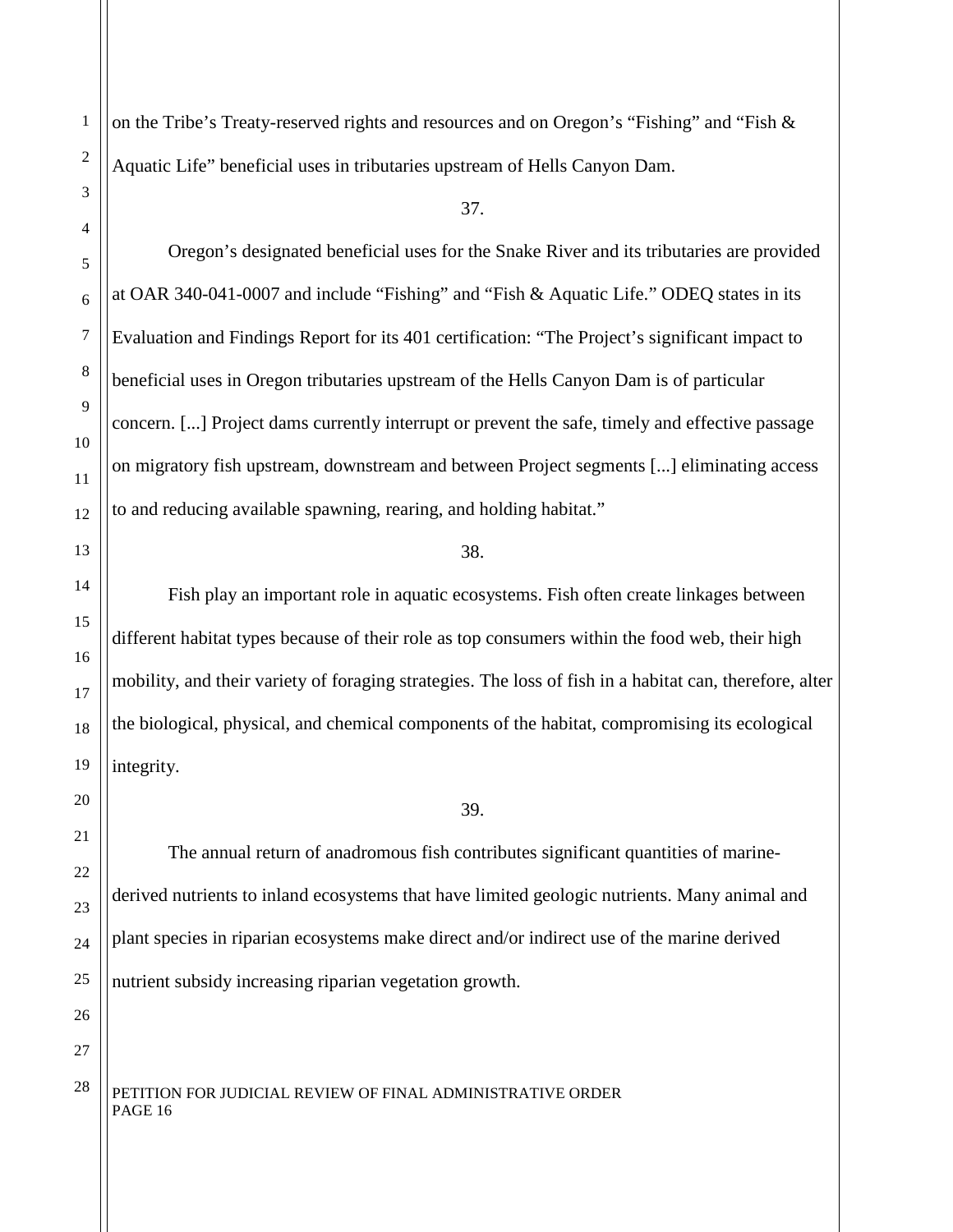# **(a) Oregon and Idaho's Disagreement Over Fish Passage and Idaho Power's Lawsuits**

40.

In 2016, ODEQ issued a draft 401 certification that provided for the restoration of natural production native migratory fish species in certain Oregon tributaries above Hells Canyon Dam, in compliance with Oregon water quality standards.

41.

The state of Idaho vehemently opposed fish passage at the Project or fish introduction or reintroduction above the Project, citing an Idaho law prohibiting the introduction or reintroduction of fish in any waters within Idaho, absent the approval of the Idaho State Legislature and executive branch.

42.

Idaho Power filed a petition with FERC seeking a declaratory order that the Federal Power Act preempts the Oregon fish passage statute, ORS 509.585. After FERC denied Idaho Power's petition, Idaho Power challenged FERC's decision in the U.S. Court of Appeals for the District of Columbia*. Idaho Power Co. v. FERC*, Case No. 18-1046 (D.C.), February 16, 2018. Idaho Power also filed suit against ODEQ seeking a declaratory order that ORS 509.585 is preempted by the Federal Power Act. *Idaho Power Company v. Oregon Dep't. of Environmental Quality*, Case No. 03-678, in the Circuit Court for Baker County, Oregon.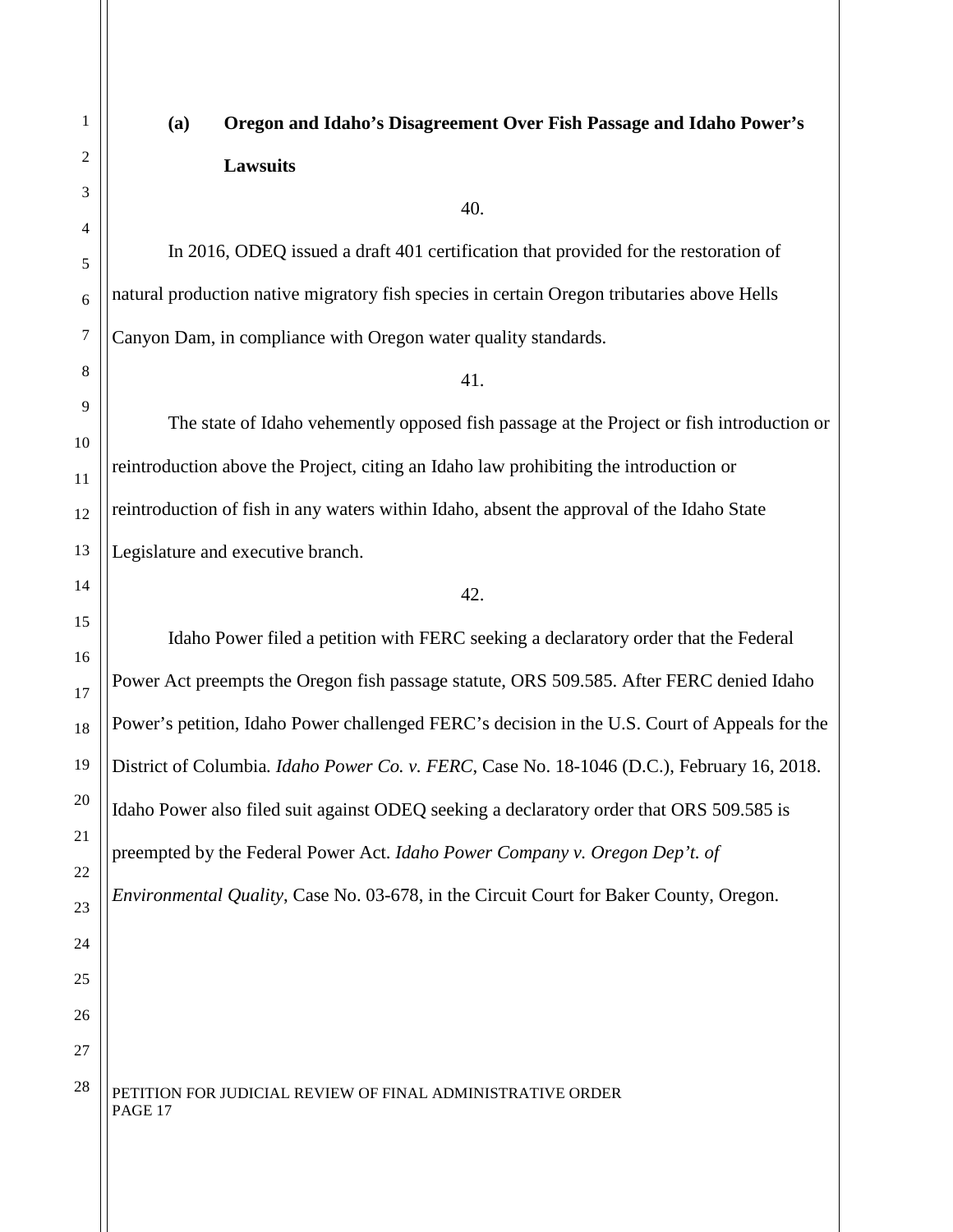## **(b) 2019 Stipulation and Implementation Agreement Between Idaho Power, Oregon, and Idaho**

43.

In April of 2019, Idaho Power, Oregon (represented by ODEQ, Office of the Governor, and ODFW), and Idaho (represented by IDEQ, Office of the Governor, and the Idaho Department of Fish and Game) entered a "Stipulation and Implementation Agreement" that purported to resolve the disagreement between Oregon and Idaho as to whether to require fish passage at the Project to facilitate the introduction or reintroduction of migratory fish species above the Project. Under the Stipulation and Implementation Agreement, Idaho Power agreed to dismiss its fish passage lawsuits against Oregon.

#### 44.

According to the 2019 Stipulation and Implementation Agreement, "[Oregon's] inclusion of fish-related measures in its 2016 draft certification led to a disagreement between the Parties." The Parties "intend[] to resolve that disagreement through an agreement [...] to issue 401 certifications that include no requirements for fish introduction or reintroduction" in exchange for specific, non-fish-passage-related measures during the new license term. "This Agreement does not restrict either [Oregon] or [Idaho] from advocating their respective policies within regard to fish and wildlife resources."

#### 45.

The 2019 Stipulation and Implementation Agreement, under the heading "No Inconsistent Actions," states that ODEQ and IDEQ "shall issue § 401 certifications which, other than monitoring and studies [identified in the Agreement] will not contain any condition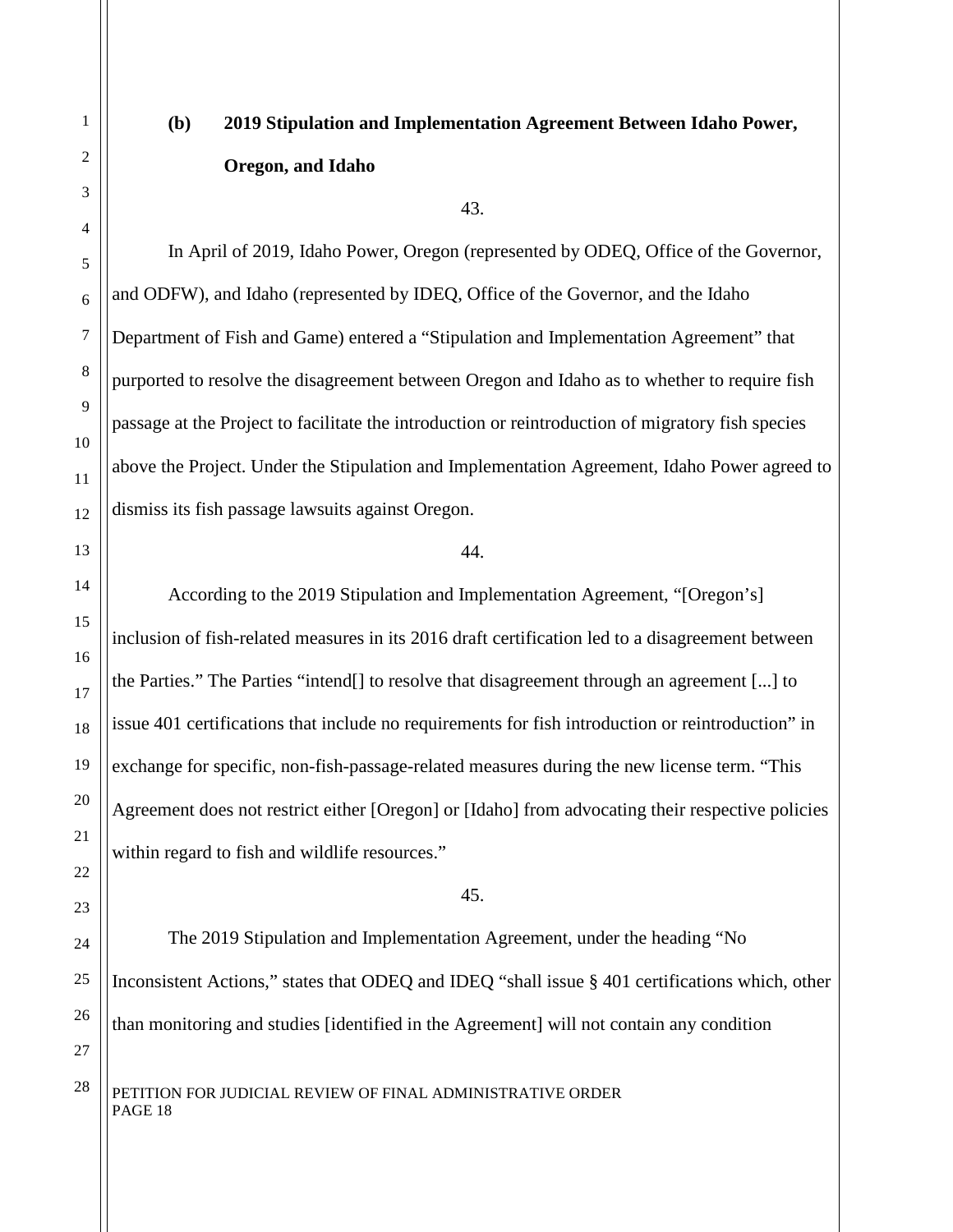relating to the introduction or reintroduction of fish above, below, or within the Project, or fish production, fish placement, monitoring or studies, fish habitat restoration or evaluation, or fish collection."

#### 46.

ODEQ expressly acknowledges in its Evaluations and Findings Report that it must act on an application for certification in a manner consistent with state requirements, including the fish passage requirement in ORS 509.585. The final 401 certification ODEQ issued for the Project on May 24, 2019, however, conformed to the 2019 Stipulation and Implementation Agreement and contains no fish passage requirement for the life of the new FERC license.

### **C. Mercury/Methylmercury**

#### 47.

Methylmercury is an organic form of mercury. Organisms found in soil and water can convert inorganic mercury into an organic mercury compound, methylmercury, through a process known as "methylation."

#### 48.

Methylmercury is a bioaccumulative environmental toxicant that biomagnifies in aquatic food chains. This means that at each level of the food chain the concentration of methylmercury in organisms increases, reaching levels many times higher in top predators than that found in the water column. Because methylmercury is not effectively eliminated by metabolic systems, it continues to accumulate in fish as they age, making consuming the older, predatory fish, such as sturgeon, dangerous to human health.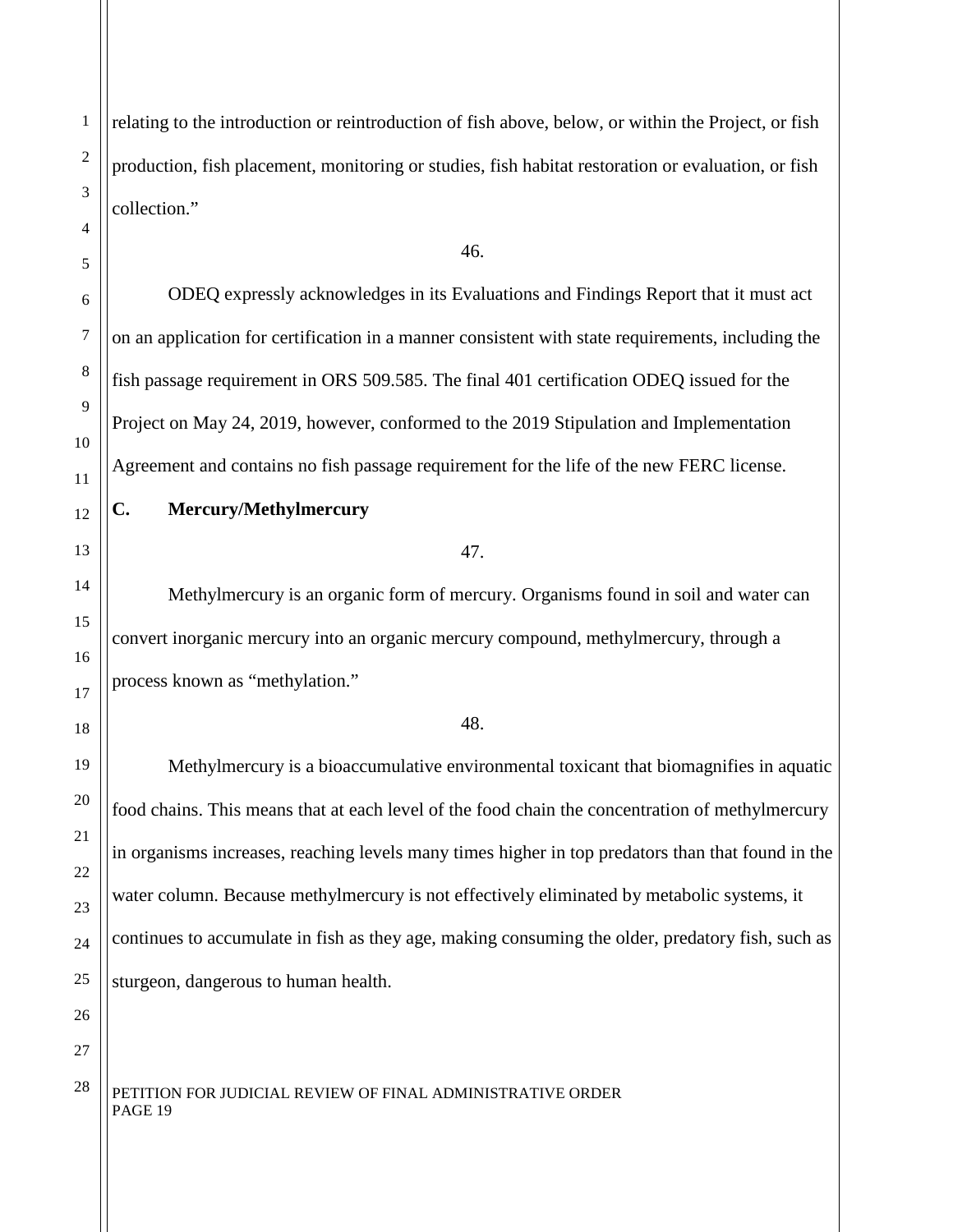Most human methylmercury exposure comes from eating fish and other aquatic life and can cause various health issues, especially in fetuses and children. 50. The formation and presence of methylmercury within the Project, including its discharge to areas downstream of the Project, provides for the bioconcentration and accumulation of mercury in living organisms and the food chain. **(a) Oregon's Mercury/Methylmercury Water Quality Standards** 51. Oregon's applicable aquatic human health water quality criteria for toxic pollutants for methylmercury is provided at OAR 340-041-8033. The criterion for the protection of human health is an "organism only" concentration expressed as 0.040 milligrams per kilogram ("mg/kg") methylmercury, as measured in contaminated fish and shellfish. **(b) Oregon and Idaho Have Failed for 13 Years to Issue a Mercury TMDL** 52. The Snake River is listed as water-quality limited under § 303(d) of the CWA, between the Snake River's intersection with the Oregon/Idaho border at river mile 409 to immediately above the confluence of the Salmon River at river mile 188 ("Hells Canyon reach"), due to ongoing violations of water quality standards for Oregon and Idaho. As required by 33 U.S.C § 1313 of the CWA, ODEQ and IDEQ issued a Total Maximum Daily Load ("TDML") in 2004 for the Hells Canyon reach of the Snake River ("Hells Canyon TMDL"). The Hells Canyon

TMDL issued allocation loads to the Project for mercury and temperature as well as dissolved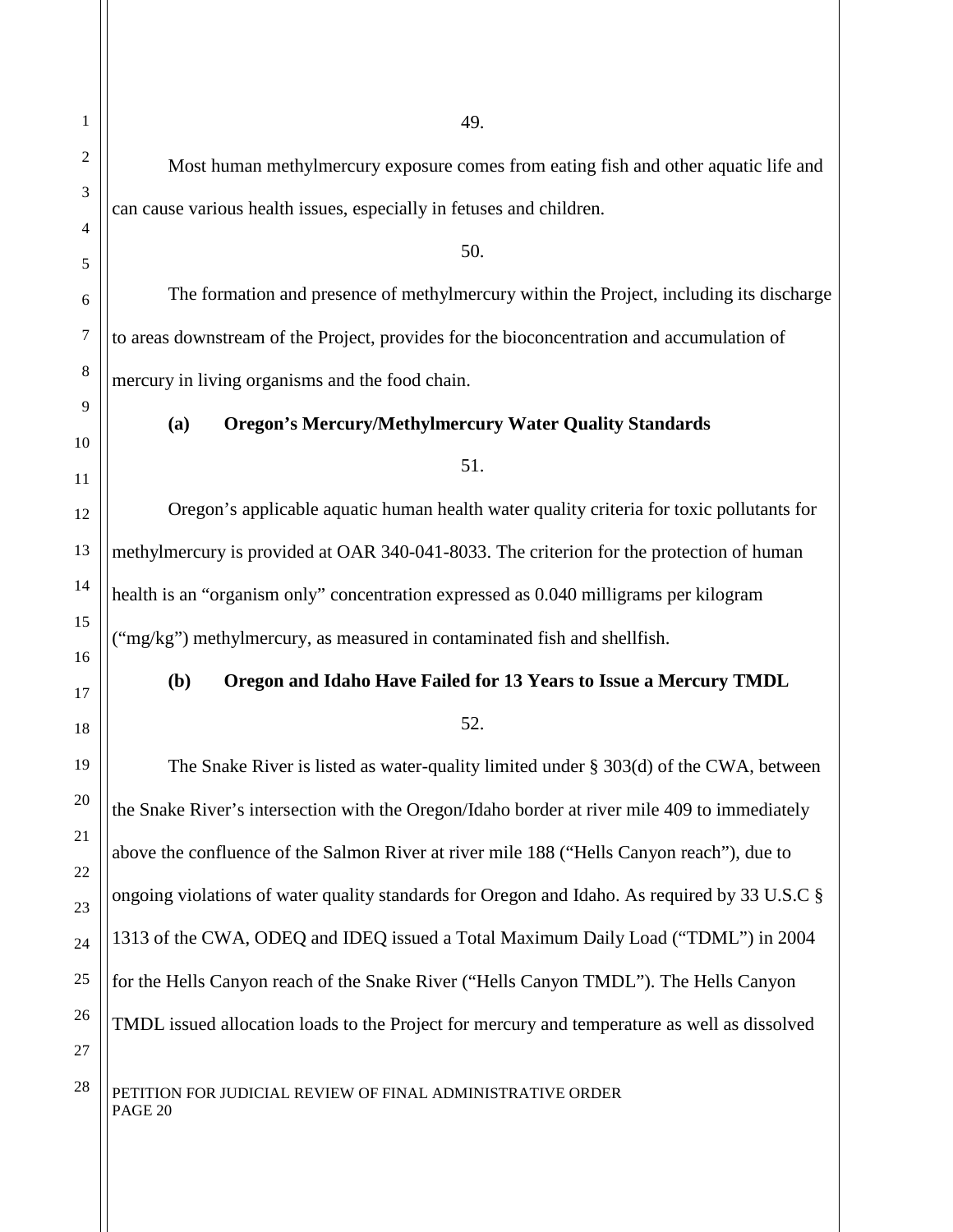oxygen, nutrients, pH, sediment, and total dissolved gas. The Hells Canyon TMDL was also supposed to include mercury load allocations. However, because there was very little water column data available, ODEQ, IDEQ, and the Environmental Protection Agency ("EPA") agreed to reschedule the issuance of a mercury TMDL for Snake River's Hells Canyon reach for December 2006. The date change was to allow the states to collect additional data and to give Oregon time to develop a model for site-specific bioaccumulation factors.

#### 53.

According to ODEQ's and IDEQ's 2004 Hells Canyon TMDL, data available at the time "show[ed] that mercury concentrations in the [Hells Canyon] reach of the Snake River exceed the fish tissue target established by this TMDL." The Hells Canyon TMDL states:

All fish tissue data available in this reach were positive for mercury. A summary of these data show that the Oregon and Idaho levels of concern were exceeded by 80% (0.35 mg/kg) and 52% (0.5 mg/kg) respectively. Both states have acted to issue fish consumption advisories based on these exceedances. Primary sources of mercury within the [Hells Canyon] TMDL reach are legacy mining and natural loading. Both are associated with geological deposits of mercury within the Owyhee and Weiser watersheds. Based on these findings, and on the concerns associated with consumption of fish by both waterfowl and wildlife within the [Hells Canyon] TMDL reach, a TMDL is considered necessary.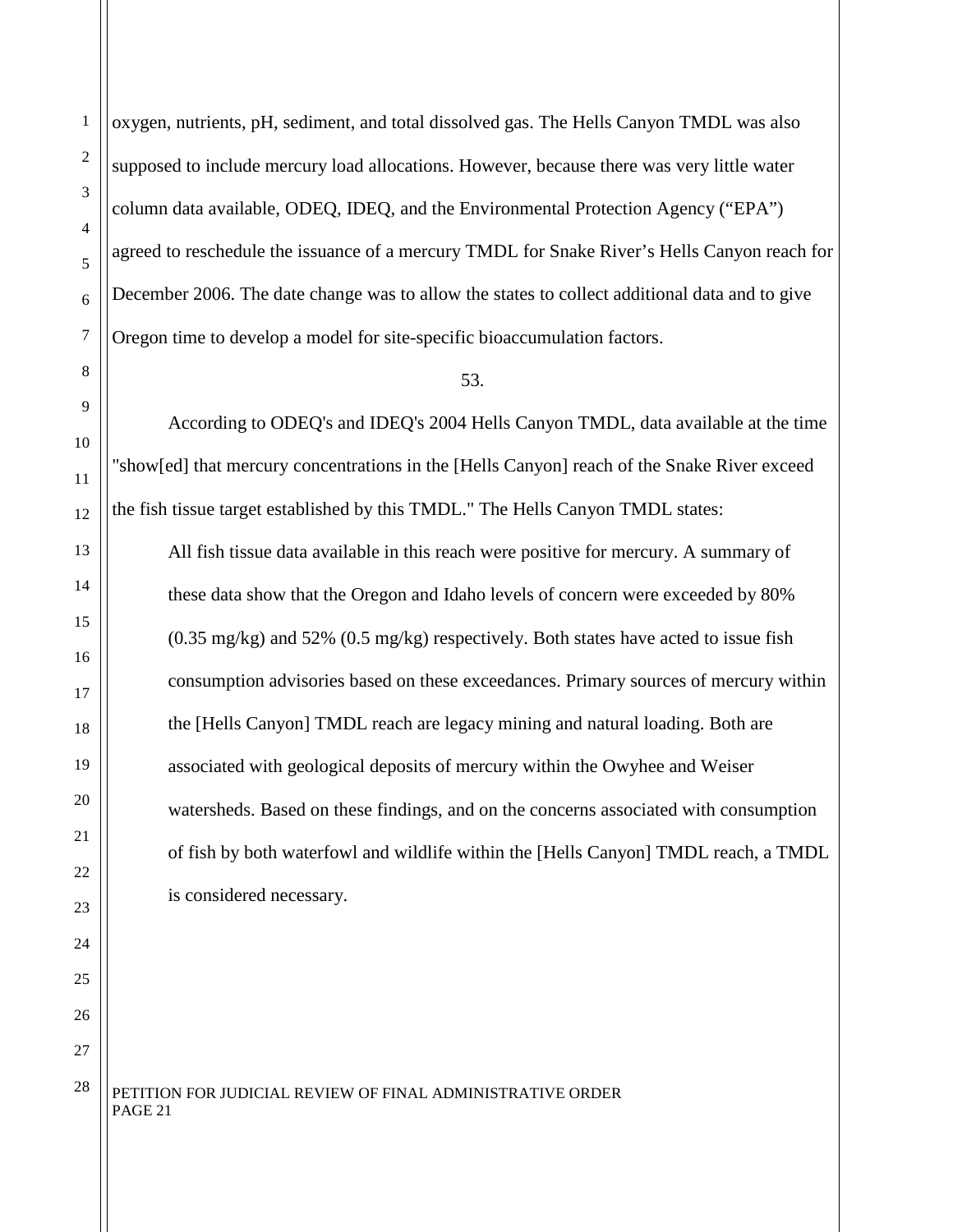The Hells Canyon TMDL also described the relationship between mercury/methylmercury and its presence upstream, within, and its transport downstream of the Project. It states:

There is a relationship between mercury concentrations observed in bed sediments and those observed in the tissue of resident fish. Methylmercury produced in the Upstream Snake River segment ([river mile] 409 to 335) and Brownlee Reservoir segment ([river mile] 335 to 285), has the potential to affect not only local aquatic life but also downstream species as well, as the methylmercury produced will be carried downstream by flowing water. Organic matter accumulating from algal growth and nutrient enrichment in the Upstream Snake River segment ([river mile] 409 to 335) is of particular concern as it accumulates in the area between [river mile] 340 and [river mile] 320, the location identified as exhibiting the highest concentrations of sedimentassociated mercury within the TMDL reach. This condition has the potential to exacerbate the conversion of inorganic mercury to methylmercury within this reach and contribute to higher methyl-mercury concentrations in the Hells Canyon Complex reservoirs and further downstream.

55.

To date, neither ODEQ nor IDEQ have issued a mercury TMDL for the Snake River's Hells Canyon reach and neither agency has announced any intention to develop or complete one in the near future.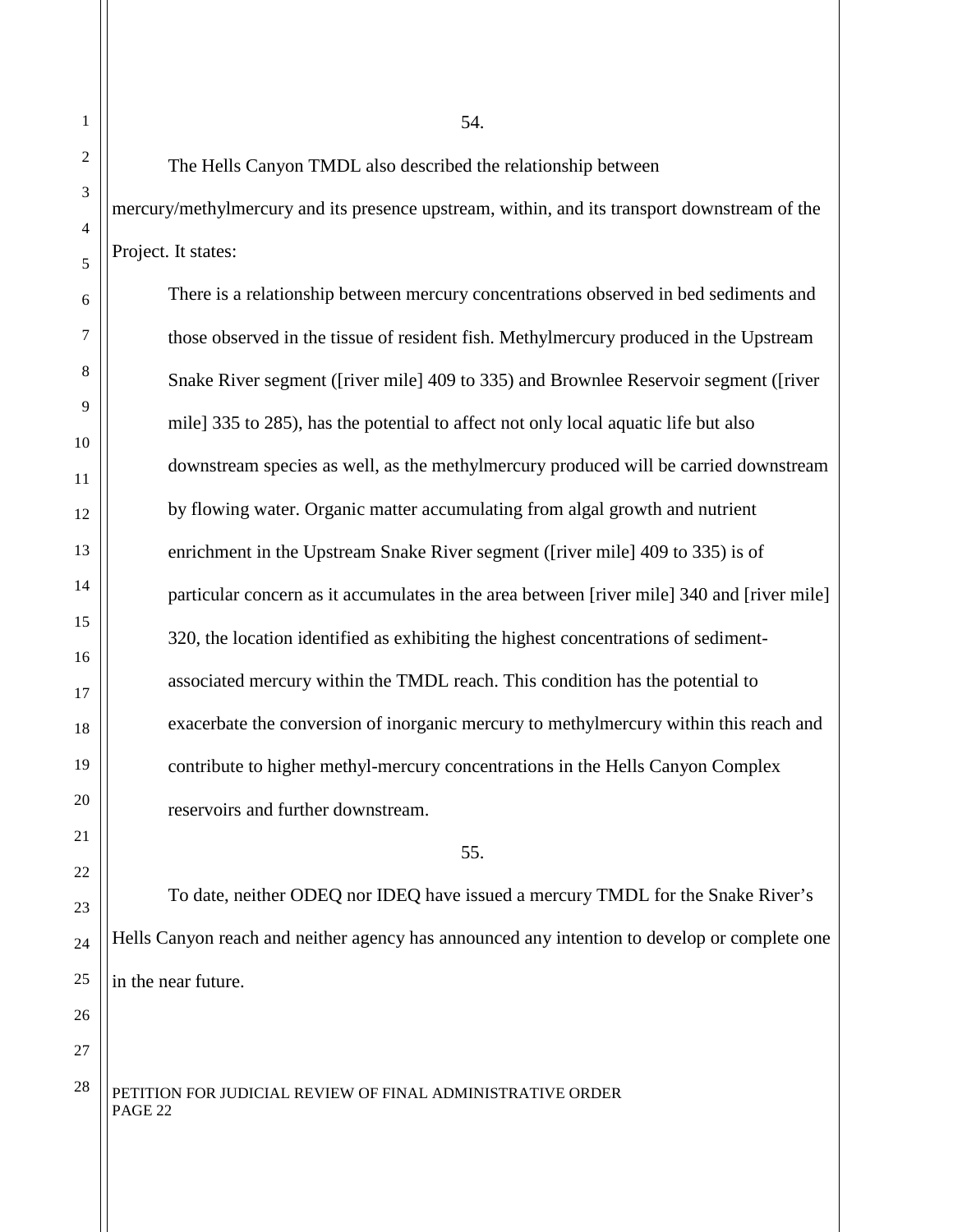#### **(c) Mercury/Methylmercury Fish Tissue Samples**

56.

In 2018, twelve years after ODEQ and IDEQ were supposed to have completed the Hells Canyon TMDL for mercury, EPA issued final approval of Oregon's Integrated Report ("Report") for CWA § 303(d) listings for the Snake River in the Project vicinity. That Report identifies those sections of the Snake River encompassing the Project as water quality limited year round for mercury). The Report further notes that data from 1969 to present indicates that the amount of mercury found in fish tissue far exceeds Oregon's criterion of 0.040 (mg/kg) for the protection of human health. The average level of mercury found in fish tissue downstream of the Project is 0.41 (mg/kg) and the average level of methylmercury found in fish from Brownlee Reservoir is 0.35 (mg/kg). Both Oregon and Idaho have issued fish consumption advisories due to mercury contamination in the Snake River's Hells Canyon reach.

#### 57.

In the thirteen years since ODEQ and IDEQ committed to developing a mercury TMDL for the Hells Canyon reach of the Snake River, fish tissue samples have been taken from white sturgeon, smallmouth bass, and bull trout above, in, and below the Project. Idaho Power provided the Tribe with methylmercury fish tissue data collected from the Snake River. These fish tissue samples contain concentrations of methylmercury that exceed Oregon's water quality criteria for human health:

White Sturgeon: Samples were taken from fish caught in the Snake River as far downstream of the Project as Pittsburg Landing. Most sturgeon had methylmercury levels greater than 0.300 mg/kg. Over half of the sturgeon greater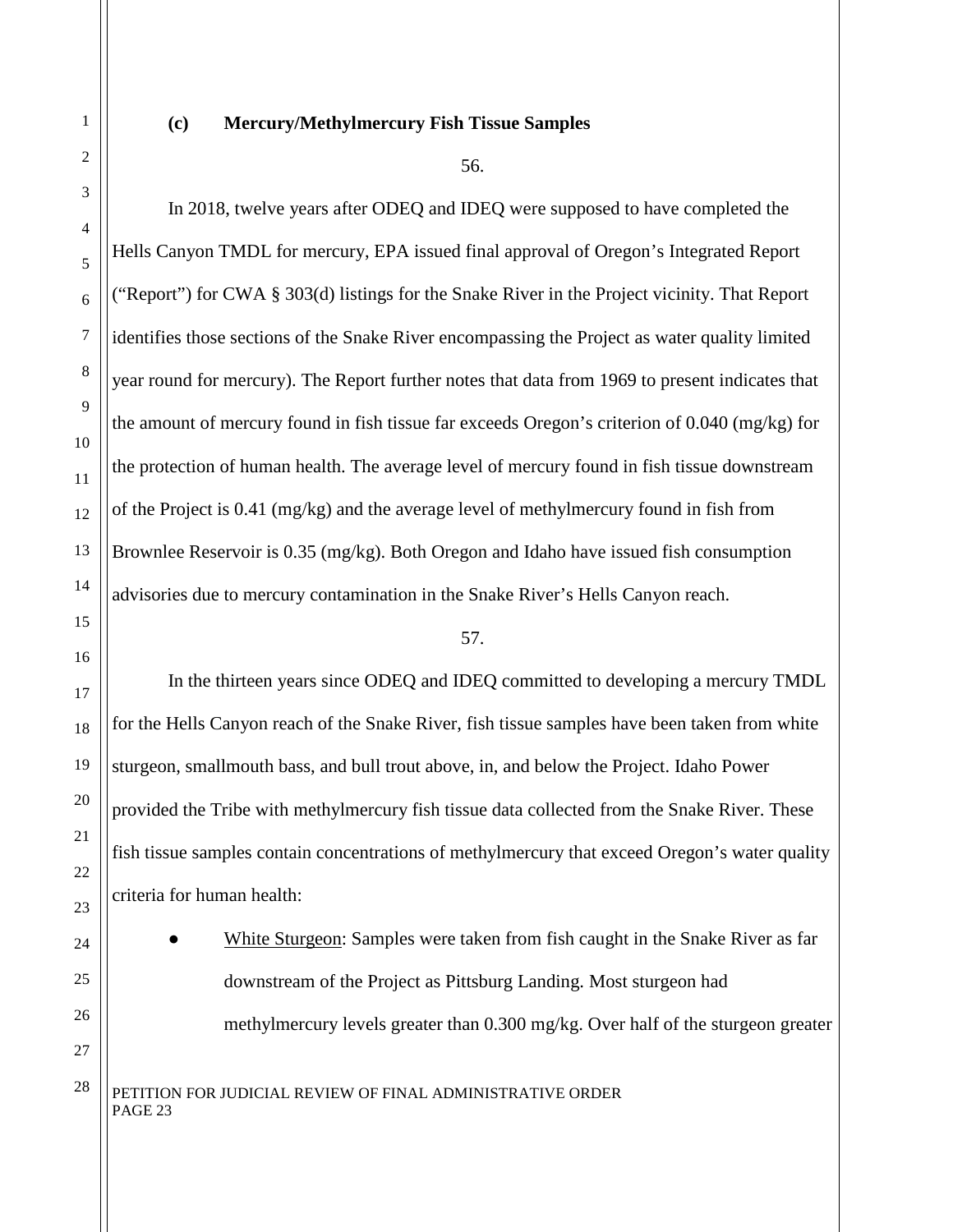1 2 3 4 5 6 7 8 9 10 11 12 13 14 15 16 17 18 19 20 21 22 23 24 25 26 27  $28$  PETITION FOR JUDICIAL REVIEW OF FINAL ADMINISTRATIVE ORDER PAGE 24 than four feet in length had methylmercury levels greater than 1.000 mg/kg, **amounting to 25 times higher** than Oregon's allowable methylmercury fish tissue standard of 0.040 mg/kg. Thirty eight percent of sturgeon greater than six feet in length had methylmercury levels greater than 2.000 mg/kg and as high as 3.000 mg/kg (**50 and 75 times higher than Oregon's methylmercury standard)**. Smallmouth Bass: Samples were taken from fish in the Snake River downstream to the confluence with the Salmon River. Sixty eight out of seventy samples from smallmouth bass greater than twelve inches long had methylmercury levels greater than 0.300 mg/kg and as high as 0.750 mg/kg **(7.5 and 18.75 times higher, respectively, than Oregon's methylmercury standard)**. Bull Trout: Samples were taken from fish in the Imnaha River (tributary of the Snake River downstream of the Project). Methylmercury levels ranged from 0.076 to 0.383 mg/kg (**1.9 and 9.6 times higher, respectively, than Oregon's methylmercury standard**). 58. Idaho Power's collection of fish tissue data upstream, within, and below the Project confirms that the water quality limited status on the 2012 integrated report for the Snake River remains justified. Idaho Power acknowledged to ODEQ that "[l]evels of methyl mercury generally increases in fish tissue downstream through the [Project's] reservoirs, [...] with some of the higher levels immediately below Hells Canyon Dam."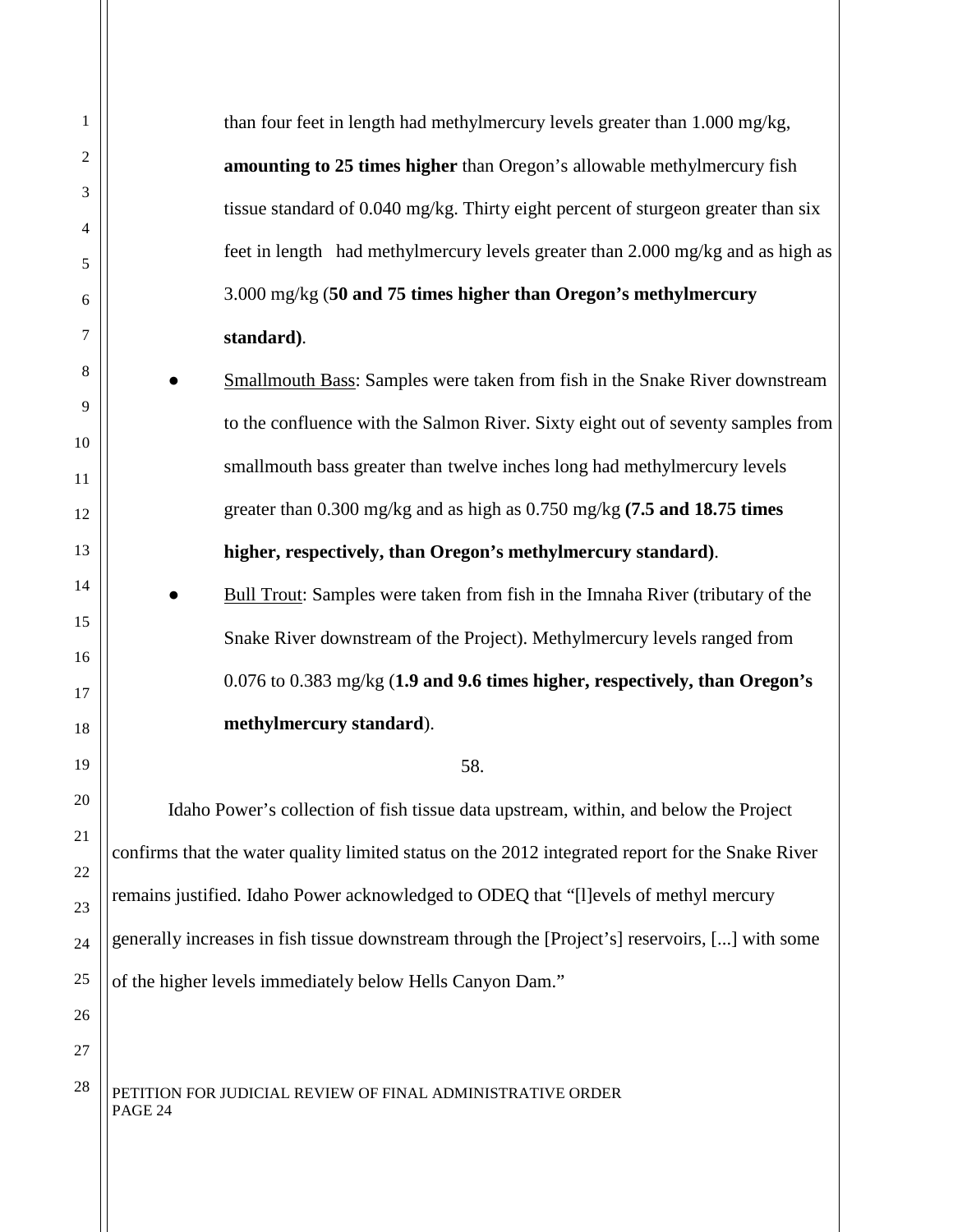# 1 2 3 4 5 6 7 8 9 10 11 12 13 14 15 16 17 18 19 20 21 22 23 24 25 26

27

#### **(d) Tribe's Treaty-Harvested Sturgeon Consumption Moratorium**

#### 59.

Although Idaho and Oregon state fishing regulations do not allow for white sturgeon to be caught and kept in the reach of the Snake River downstream of the Hells Canyon Dam, those regulations do not apply to Nez Perce Tribal citizens. Nez Perce Tribal citizens can harvest and consume sturgeon, a traditional resource, throughout their homeland, under the Tribe's 1855 Treaty.

#### 60.

To safeguard the health of its Tribal citizens, the Tribe took the extraordinary step in 2015 of issuing a consumption moratorium on Treaty-harvested white sturgeon greater than four feet in length from below Hells Canyon Dam downstream to Lower Granite Dam. The Tribe determined this was necessary based on the fish tissue data that Idaho Power shared with the Tribe, which showed methylmercury levels many times higher than Oregon's allowable methylmercury fish tissue standard of 0.040 mg/kg. The Tribe had never before issued such a moratorium for a Treaty-reserved resource.

#### 61.

In addition to the consumption moratorium on white sturgeon, the Tribe issued fish consumption advisories for bull trout and smallmouth bass for the same segment of the Snake River.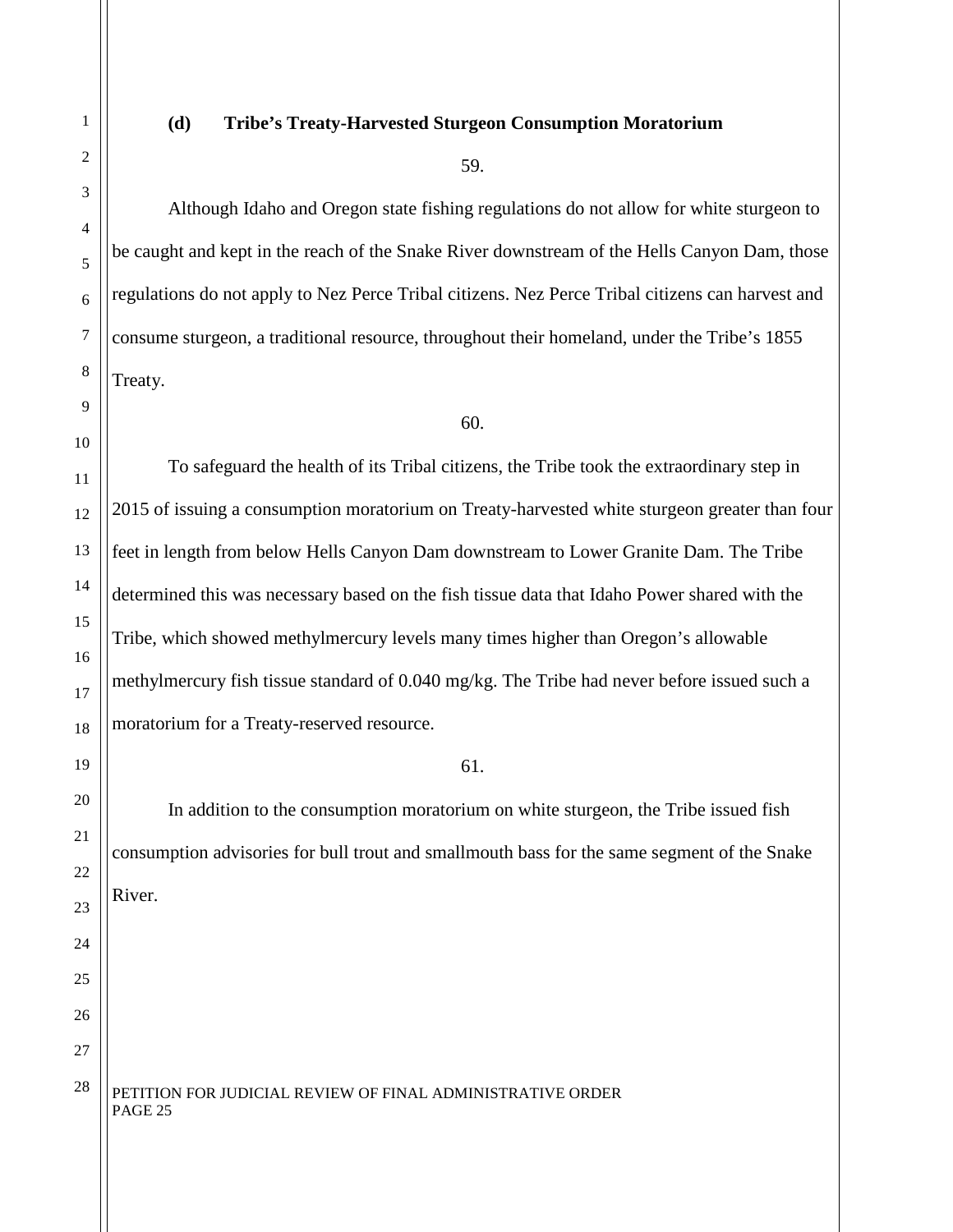#### **(e) USGS Mercury/Methylmercury Study**

62.

Idaho Power, in response to high levels of methylmercury within and around the Project, is funding the U.S. Geological Survey ("USGS") research into the problem.

63.

As the Nation's largest water, earth, and biological science and civilian mapping agency, USGS collects, monitors, analyzes, and provides science about natural resource conditions, issues, and problems. USGS's diverse expertise enables it to carry out large-scale, multidisciplinary investigations and provide impartial scientific information to resource managers, planners, and other customers. USGS does not, however, engage in the development of policy or management strategies or solutions.

#### 64.

USGS's methylmercury study will provide a basic understanding of the spatial and temporal occurrence of the forms of mercury within the Project and will explain how those forms are transported into and through the Project. USGS will not, however, develop or make management recommendations or a plan for reducing methylmercury caused or contributed to by the Project.

65.

Although the exact timeline may vary, USGS anticipates the study, which was initiated in 2014 will take no more than 10 years. Once the study is completed, in no later than 2024, the results will provide resource managers, including ODEQ, with an improved scientific understanding of the hydrologic, geochemical, and ecological processes controlling mercury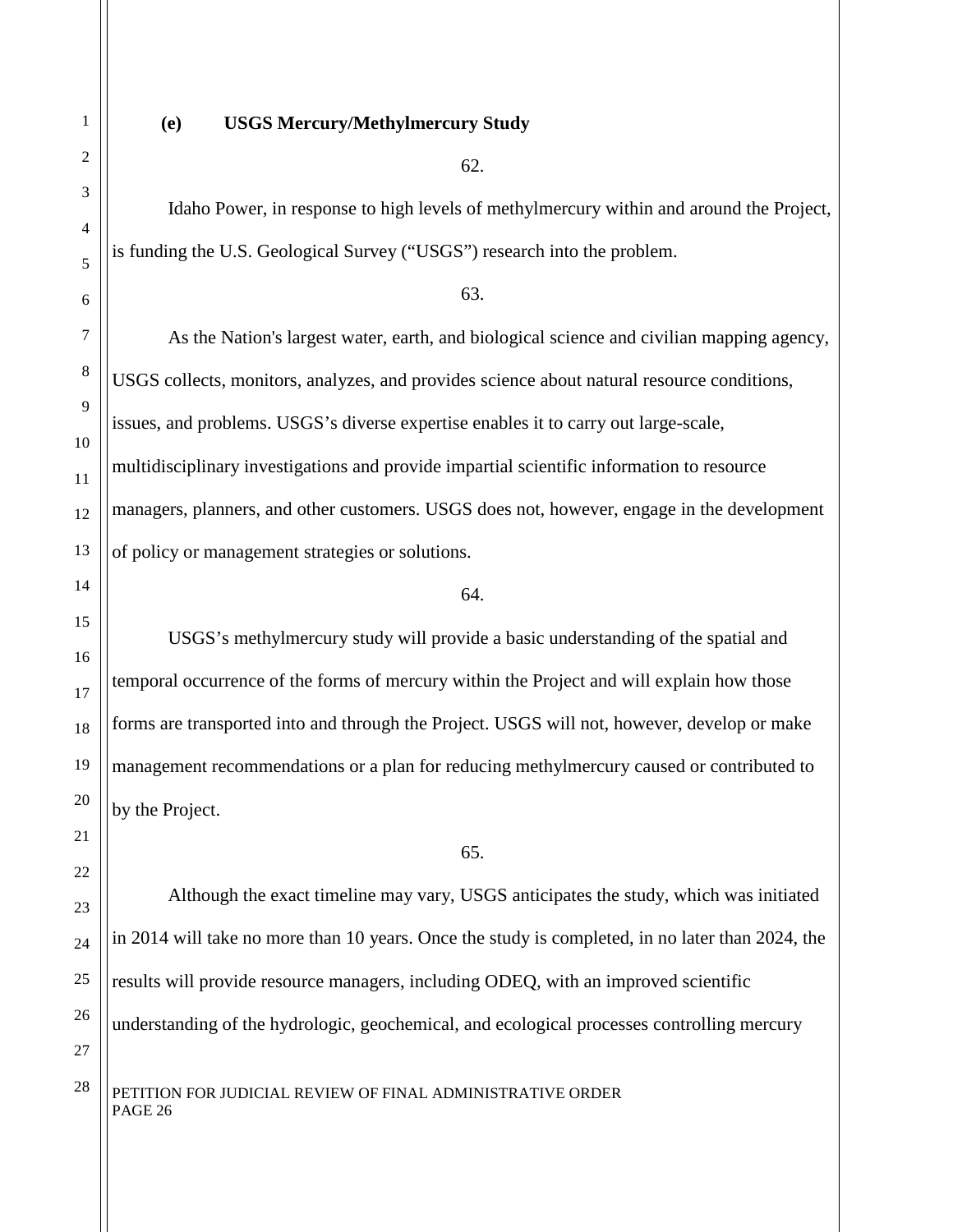1 2 3 4 5 6 7 8 9 10 11 12 13 14 15 16 17 18 19 20 21 22 23 24 25 26 27  $28$  | PETITION FOR JUDICIAL REVIEW OF FINAL ADMINISTRATIVE ORDER PAGE 27 cycling in the Project, which they can use to develop a mercury/methylmercury management plan for the Project. **(f) Oregon's 401 Certification Measures for Mercury/Methylmercury** 66. Oregon's 401 certification provides that Idaho Power implement the following measures to comply with the state's mercury/methylmercury water quality standards: Continue to assist in funding the USGS mercury/methylmercury study, including the development of a predictive model for how Project operations affect the fate and transport of methylmercury within and downstream of the Project. Update ODEQ and IDEQ annually on the progress of the mercury/methylmercury studies with USGS. If ODEQ determines after consultation with IDEQ that USGS has failed to complete the study, then Idaho Power shall complete the study and develop the predictive model. No later than one year following issuance of the FERC license, Idaho Power shall complete the study and a predictive model, unless a later date is approved by ODEQ and IDEQ. Within 90 days following completion of the predictive model, Idaho Power shall provide ODEQ with a report identifying the key processes that influence methylmercury production in the Hells Canyon Complex.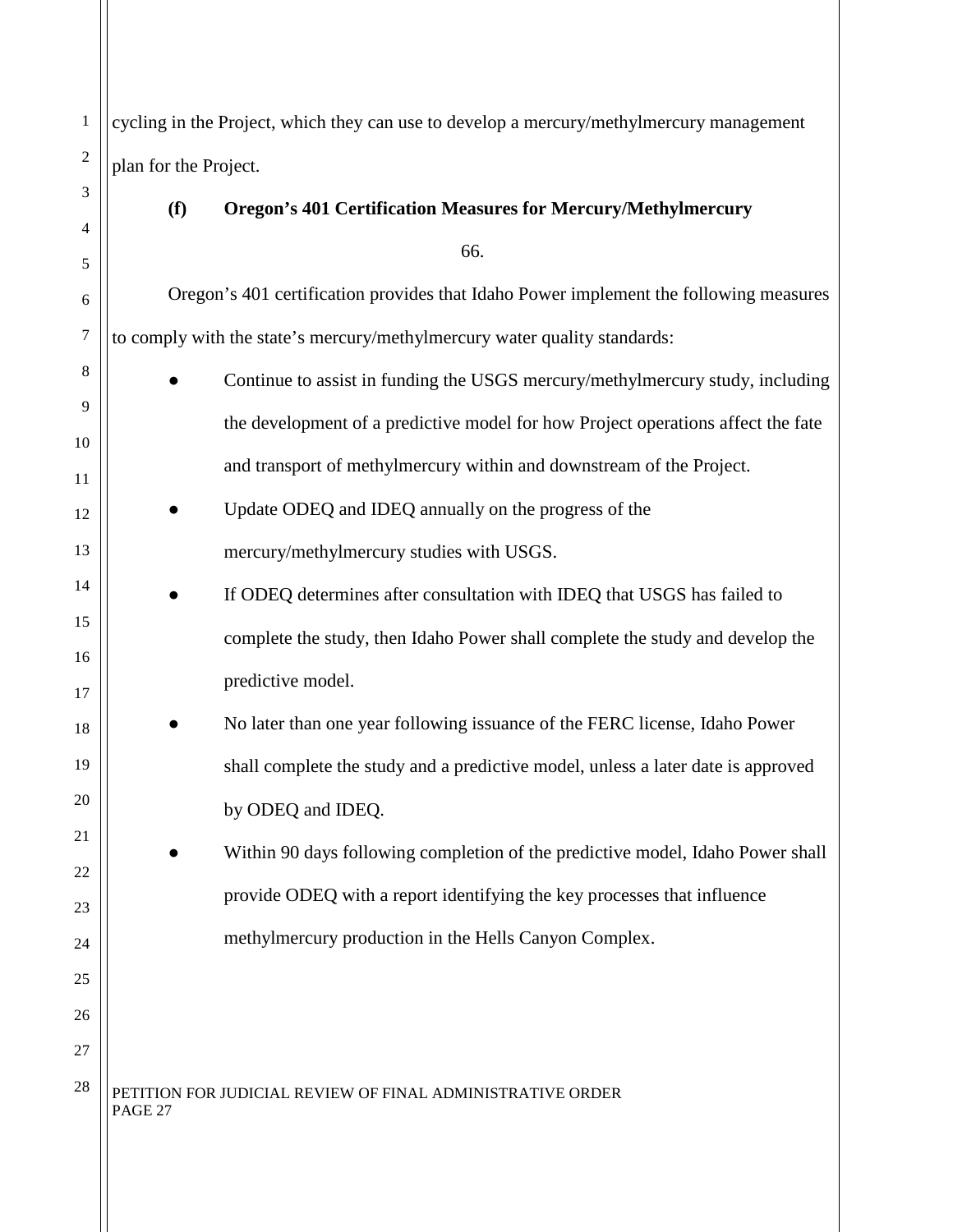1 2 3 4 5 6 7 8 9 10 11 12 13 14 15 16 17 18 19 20 21 22 23 24 25 26 27  $28$  | PETITION FOR JUDICIAL REVIEW OF FINAL ADMINISTRATIVE ORDER PAGE 28 Within 180 days of completion of the report on key processes, Idaho Power shall run a series of management scenarios to evaluate how to minimize, to the maximum extent practicable, the Project's effect on methylmercury production. Within 180 days following completion of the management scenarios, Idaho Power shall propose to ODEQ and IDEQ a methylmercury management plan to address the Project's role in methylmercury production. After consultation with IDEQ, and once approved by ODEQ, Idaho Power shall implement the methylmercury management plan in accordance with ODEQ's approval. **D. Temperature** 67. Water temperature has a profound effect on organisms that live or reproduce in the water. This is particularly true of native "cold water" fish in Oregon such as salmon, bull trout, and steelhead. When water temperature becomes too high, salmonids suffer a variety of ill effects. These include the sub-lethal effects of impaired feeding, decreased growth rates, reduced resistance to disease and parasites, increased sensitivity to toxics, additional stress during migration, reduced ability to compete with more temperature-resistance species and increased vulnerability to predation. If temperatures are high enough for sustained periods, mortality occurs. 68. The Snake River, downstream of the Project, is listed as water-quality limited for temperature under § 303(d) of the Clean Water Act. 33 U.S.C. § 1313(d). The Hells Canyon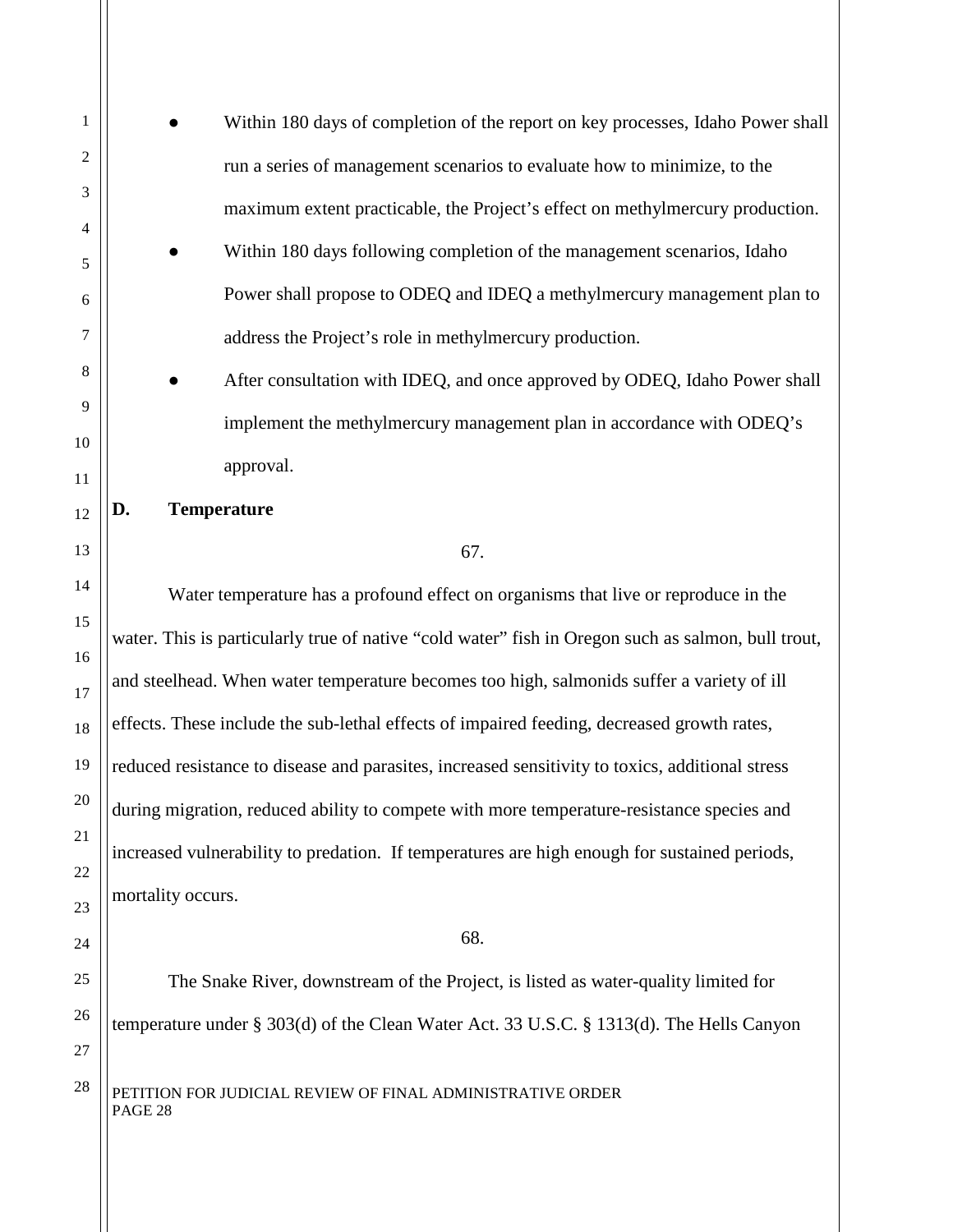TMDL identified a 13° Celsius maximum weekly maximum temperature target for salmonid spawning. Oregon's salmon and steelhead spawning temperature criteria below the Project is also a maximum seven-day-average maximum temperature not to exceed 13° Celsius (from October 23 through April 15 from the Hells Canyon Dam to the confluence of the Salmon River and from November 1 through May 15 from the confluence of the Salmon River to the Oregon/Washington border). OAR 340-041-0028(4)(a).

#### 69.

The 13° Celsius salmonid spawning criterion and target has not been met since at least 1991. Since 1991, the seven-day-average maximum temperature of the Snake River on October 29th, during the spawning period, has exceeded 16.5° Celsius in 2003, 2010, 2014, and 2015.

#### 70.

The Project's operations cause a shift in downriver temperatures from those that would occur had the Project not been constructed. Peak downriver temperatures in the summer are cooler than they would be otherwise and downriver temperatures in the fall are warmer than they would be otherwise due to the Project slowing the pace at which upriver warm water moves downstream.

#### 71.

Under the Hells Canyon TMDL, the Project is responsible for exceedances of salmonid spawning criteria. Idaho Power's thermal load allocation is, therefore, no greater than a maximum weekly maximum temperature of 13° Celsius, when the inflow temperature to Brownlee Reservoir is less than a maximum weekly maximum temperature of 13° Celsius. If inflow water temperatures exceed 13° Celsius during the salmonid spawning period, Project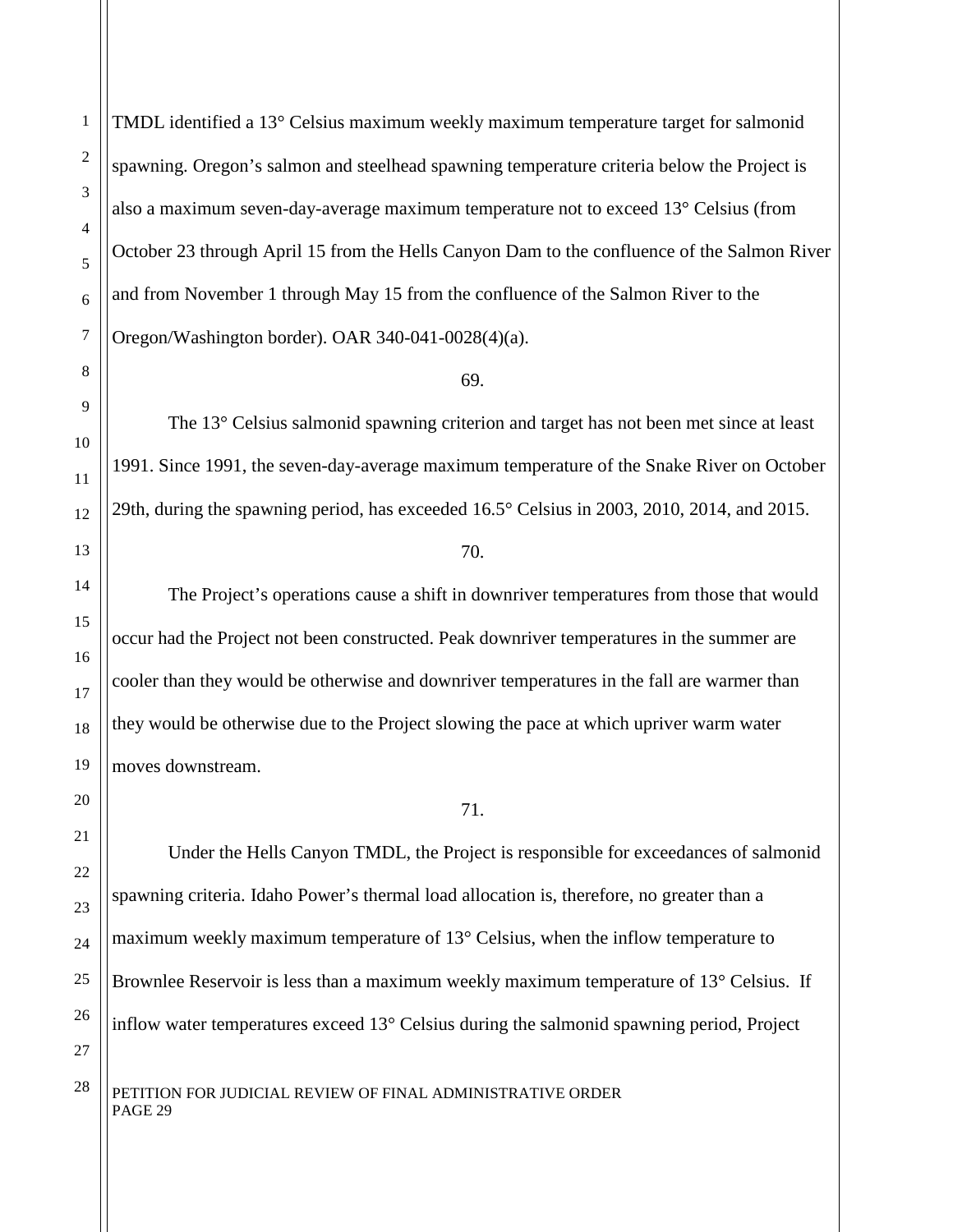operations can only raise outflow temperatures by 0.14° Celsius over inflow temperatures. This temperature load allocation, like Oregon's 13° Celsius salmonid spawning criterion, applies from October 23 through April 15 for salmonid spawning and from November 1 through March 30 for mountain whitefish spawning.

#### 72.

Because the actual river temperatures downstream of the Project have exceeded Oregon's 13° Celsius criterion for salmonid spawning since 1991, and the Project's temperature load allocation since it was implemented in 2004, ODEQ has chosen, in its 401 certification, an operative management temperature threshold of 16.5° Celsius below the Project during salmonid spawning. ODEQ's 16.5° Celsius management threshold is not a water quality standard. Rather, 16.5° Celsius is a fish management trigger for adjusting Project operations.

#### **(a) Idaho Power's Temperature Plan**

#### 73.

Idaho Power developed a "Temperature Management and Compliance Plan" for meeting Oregon's and Idaho's temperature water quality standards, and ODEQ's 401 certification requires that Idaho Power implement this Temperature Management and Compliance Plan, which has two components: the Snake River Stewardship Program and the Brownlee operational component.

#### 74.

The first component of the Temperature Management and Compliance Plan, the Snake River Stewardship Program, is a large-scale watershed restoration plan, encompassing dozens of small restoration projects upstream of the Project in the mainstem Snake River and its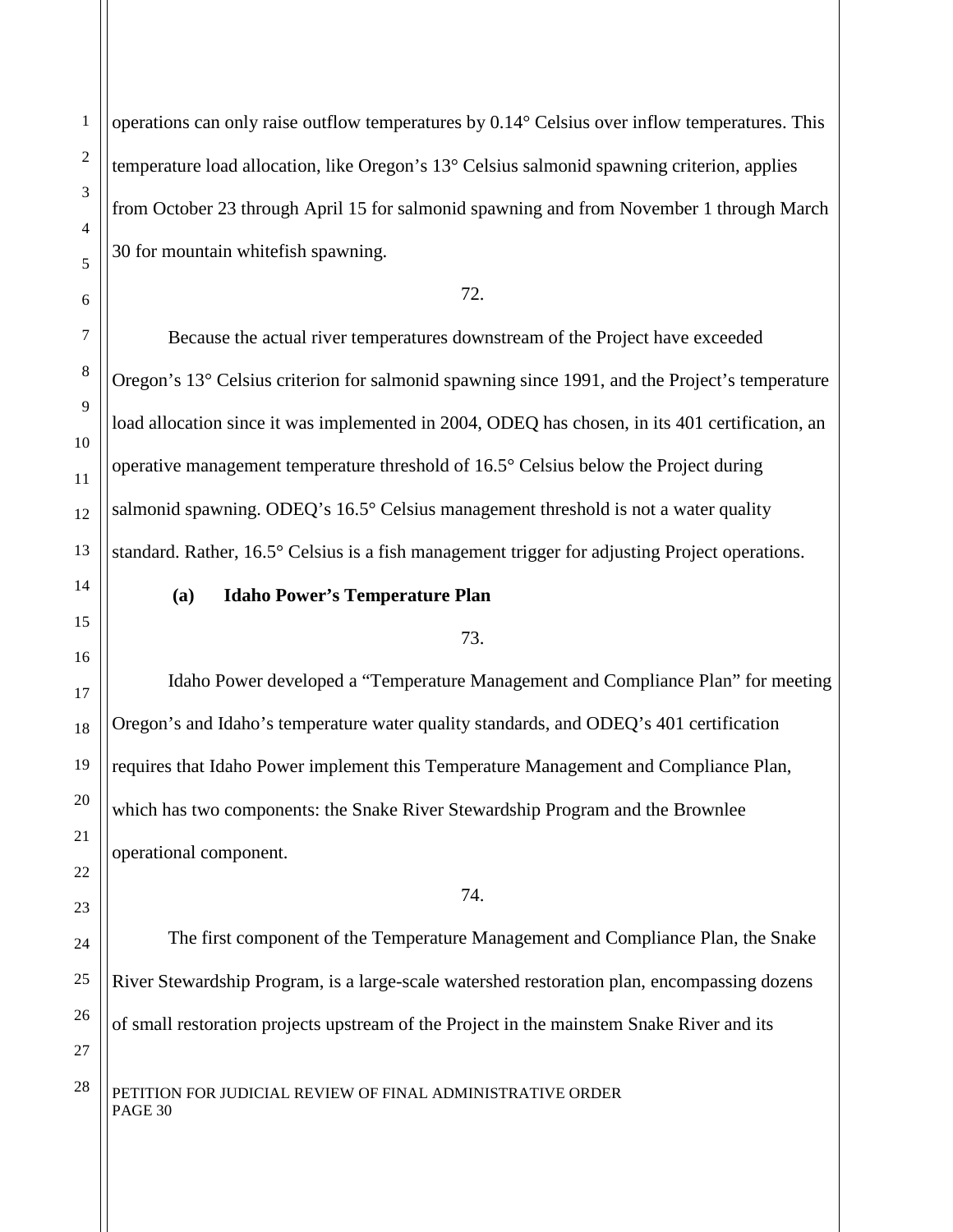1

2

tributaries, many of which require volunteer private landowner participation. Each project is intended to help offset the Project's Hells Canyon TMDL thermal load exceedances below the Project. Accordingly, under the 401 certification, Idaho Power must quantify each implemented project's thermal benefits. The 401 certification's 15 and 30-year earned thermal benefit/credit requirement is 595.8 bkcals and 1191.6 bkcals respectively. If Idaho Power's Snake River Stewardship Program projects are able to earn the requisite credits by years 15 and 30, Idaho Power does not have to meet its temperature load allocation for the Snake River below the

75.

The second component of the Temperature Management and Compliance Plan, the Brownlee operational component, is not intended to meet Oregon's 13.0° Celsius salmonid spawning criterion (as required by the Hells Canyon TMDL), but rather to prevent exceeding the 16.5° Celsius temperature management threshold. The Brownlee operational component is an ongoing requirement of Idaho Power that hinges on Idaho Power's forecast of the 7-day average maximum temperatures for the Project's outflow from the Hells Canyon Dam. If the forecast for the beginning of the salmonid spawning period indicates a high probability that temperatures will exceed the 16.5° Celsius 7-day average maximum management temperature threshold, then Idaho Power, under the Temperature Management and Compliance Plan, has to adjust its drafting of the Brownlee Reservoir to attempt to achieve 16.5° Celsius in the Snake River downstream of the Project.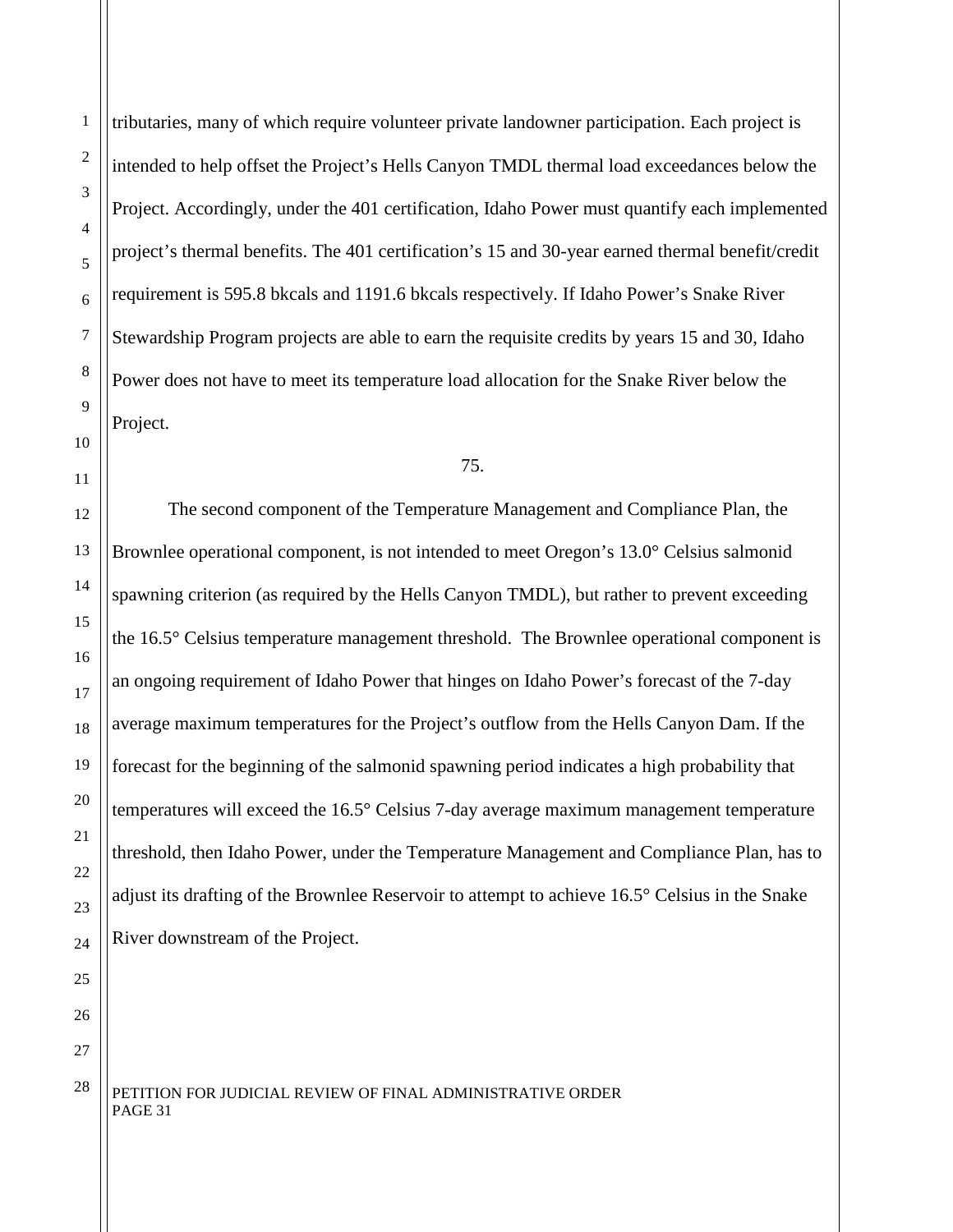ODEQ acknowledges in its 401 certification that the Snake River Stewardship Program and the Brownlee operational component may not be sufficient to provide reasonable assurance that the Project will not violate the Oregon's water quality standards for temperature and specifically relies on the existence of a corrective action plan to find it has reasonable assurance Oregon water quality standards will be met.

In conclusion, the DEQ finds that the specificity of reporting and monitoring in the [Snake River Stewardship Program] and implementation of the Brownlee operational component, in combination with an identified corrective action (Plan B) triggered should the required number of projects fail to be achieved by year 15 or the temperature below Hells Canyon dam exceeds 16.5ºC three years in a row, will collectively prevent any serious damage to existing uses before such would occur. Accordingly, the DEQ is reasonably assured that Project operation under a new FERC license will comply with the temperature criteria provided IPC complies with the certifications conditions.

#### 77.

The corrective action plan ODEQ relied on to find it has reasonable assurance that Oregon temperature water quality standards will be met, is referred to in the 401 certification as "Temperature Alternative Measures." Temperature Alternative Measures are "methods or approaches not included in the [Temperature Management and Compliance Plan (i.e. Snake River Stewardship Program and Brownlee operational component)] that will provide, or assist in providing, reasonable assurance that the required thermal benefits will be achieved, or in the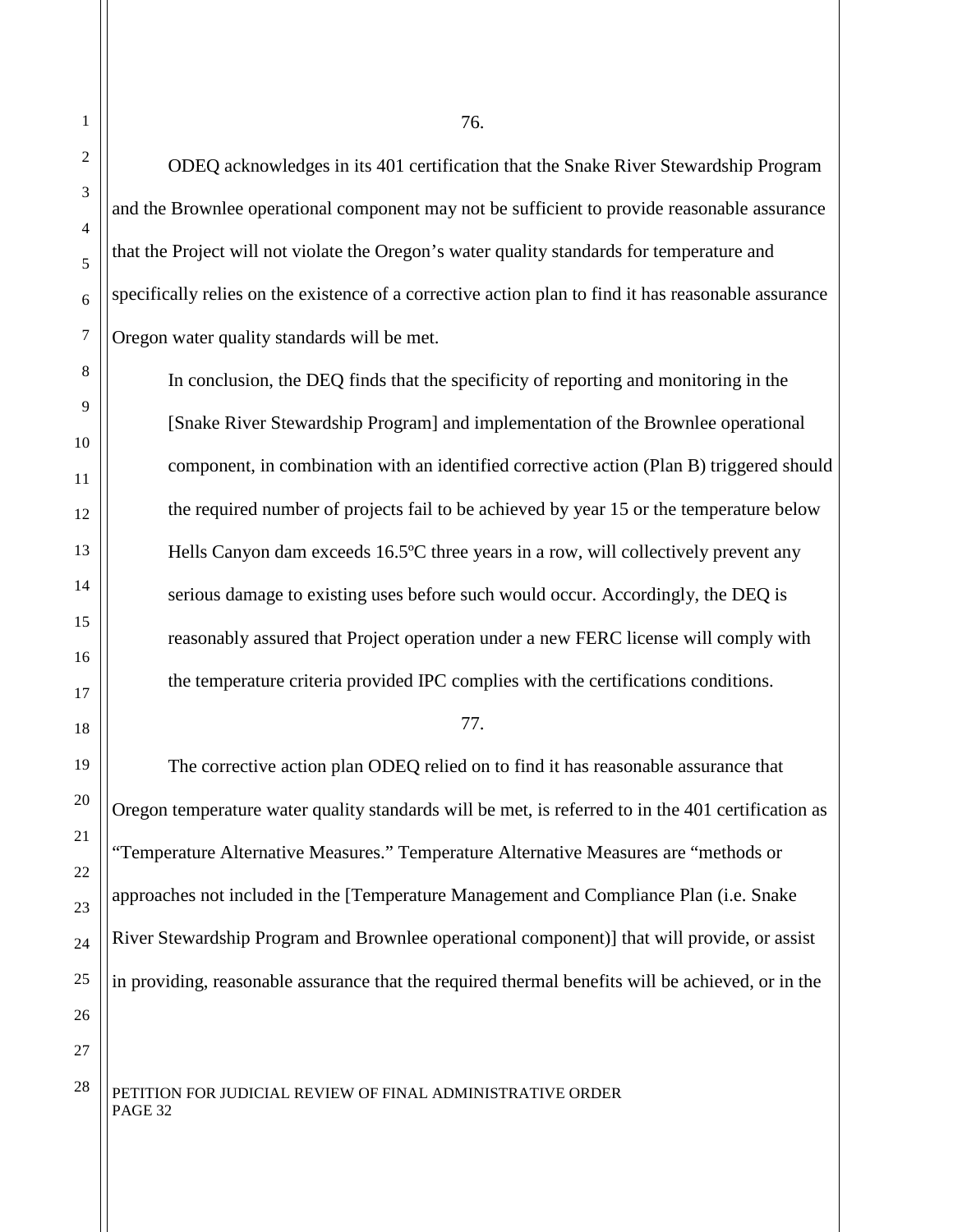case of Plan B, reasonable assurance that the [Hells Canyon] TMDL temperature load allocation and applicable temperature criteria will be met."

78.

"Plan B" is the only specifically identified Temperature Alternative Measure in the 401 certification. Plan B that calls for the possible construction of a hypolimnetic pump system in Brownlee Reservoir in the life of the next license. The hypolimnetic pump system is expected to blend cooler water from the hypolimnion of the Brownlee Reservoir with warmer upper level waters so that cooler water moves through the Project, cooling the Snake River downstream of the Project.

79.

Idaho Power has concluded there is sufficient cold water in Brownlee Reservoir in October in order to meet Oregon's salmonid spawning temperature criterion using the hypolimnetic pump system for a maximum of two weeks in some years.

80.

ODEQ's 401 certification fails to require Idaho Power to analyze and disclose the effects of Plan B prior to issuing the 401 certification and fails to require that Idaho Power to construct the hypolimnetic pump system as soon as FERC issues a new license. This means that ODEQ has issued the 401 certification without first understanding how Plan B will achieve the Project's thermal load allocation and other applicable temperature criteria; without first conducting an evaluation of whether Plan B will cause or contribute to a violation of applicable water quality standards (and how to prevent such violations); and without first determining the state and federal permits needed and the process and time needed for acquiring them.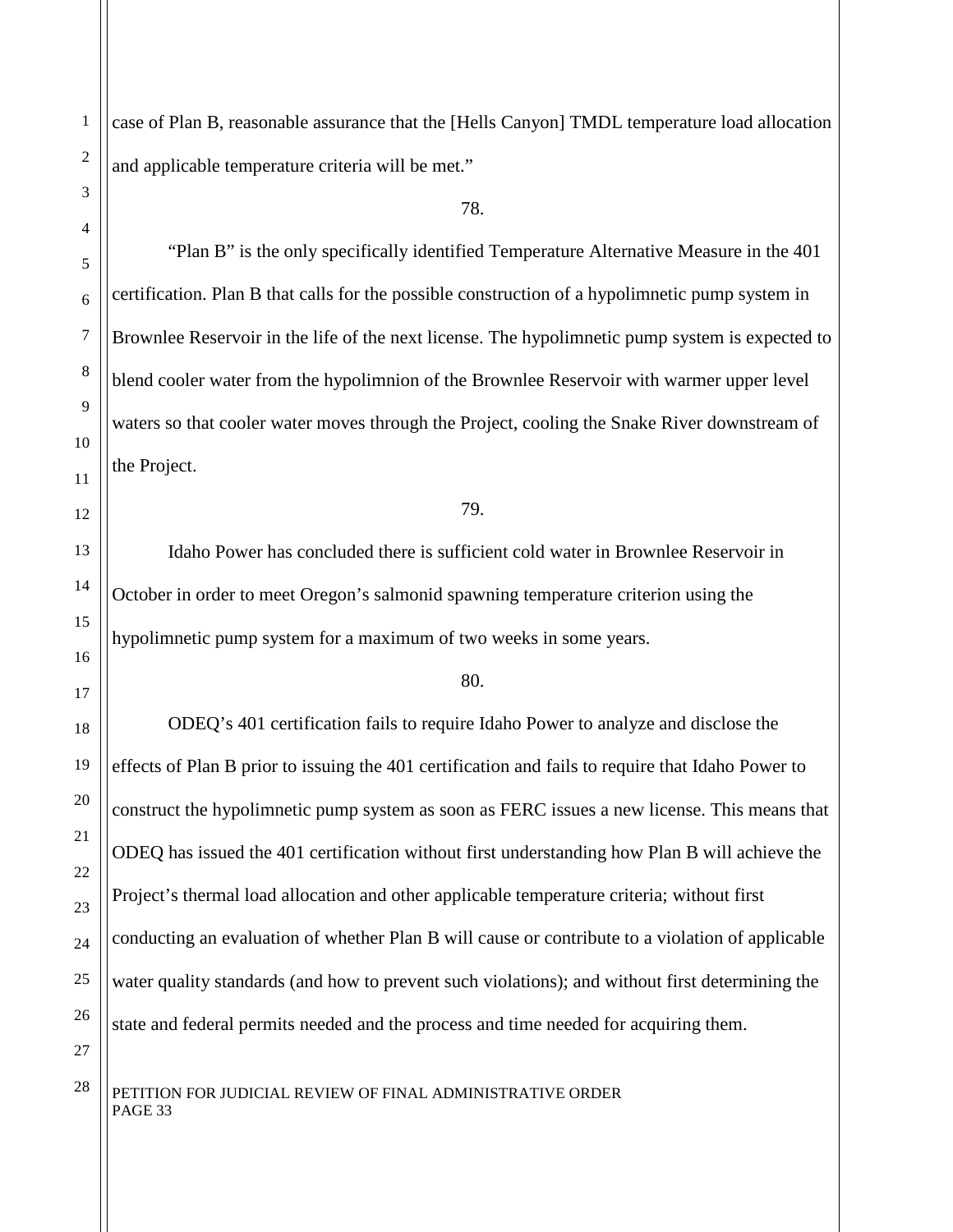| 1        | 81.                                                                                                    |
|----------|--------------------------------------------------------------------------------------------------------|
| 2        | ODEQ's 401 certification treats Plan B as entirely discretionary and fails to require                  |
| 3        | Idaho Power, at the time the FERC license is issued, to either have completed an evaluation of         |
| 4<br>5   | the effects of Plan B or to have it ready for implementation. Rather, it postpones evaluation of       |
| 6        | effects and schedule for implementation until if and when ODEQ and IDEQ decide to: 1)                  |
| 7        | approve a plan for Plan B; 2) require Idaho Power to implement a plan for Plan B because               |
| 8        | temperatures downstream of the Project have exceeded 16.5° Celsius in three consecutive years;         |
| 9        | or 3) the Snake River Stewardship Program does not appear reasonably likely to earn the 15 and         |
| 10<br>11 | 30-year thermal credits required.                                                                      |
| 12       | <b>FIRST CLAIM FOR RELIEF</b>                                                                          |
| 13       | <b>Fish Passage</b>                                                                                    |
| 14       | (ORS 509.585; ORS 183.480; 33 U.S.C. § 1341)                                                           |
| 15       | 82.                                                                                                    |
| 16<br>17 | The Tribe realleges and incorporates by reference all preceding paragraphs.                            |
| 18       | 83.                                                                                                    |
| 19       | ODEQ's 401 certification constitutes a "final order" as defined in ORS 183.310(6)(b).                  |
| 20       | 84.                                                                                                    |
| 21       | In issuing its 401 certification for the Project, ODEQ has erroneously interpreted ORS                 |
| 22<br>23 | 509.585 and 33 U.S.C. § 1341 or is otherwise in violation of these statutory provisions. ORS           |
| 24       | $183.484(5)(a)$ , $(5)(b)(C)$ . ODEQ has also acted outside the range of discretion delegated to it by |
| 25       | law. ORS $183.484(5)(b)(A)$ .                                                                          |
| 26       |                                                                                                        |
| 27       |                                                                                                        |
| 28       | PETITION FOR JUDICIAL REVIEW OF FINAL ADMINISTRATIVE ORDER<br>PAGE 34                                  |
|          |                                                                                                        |
|          |                                                                                                        |
|          |                                                                                                        |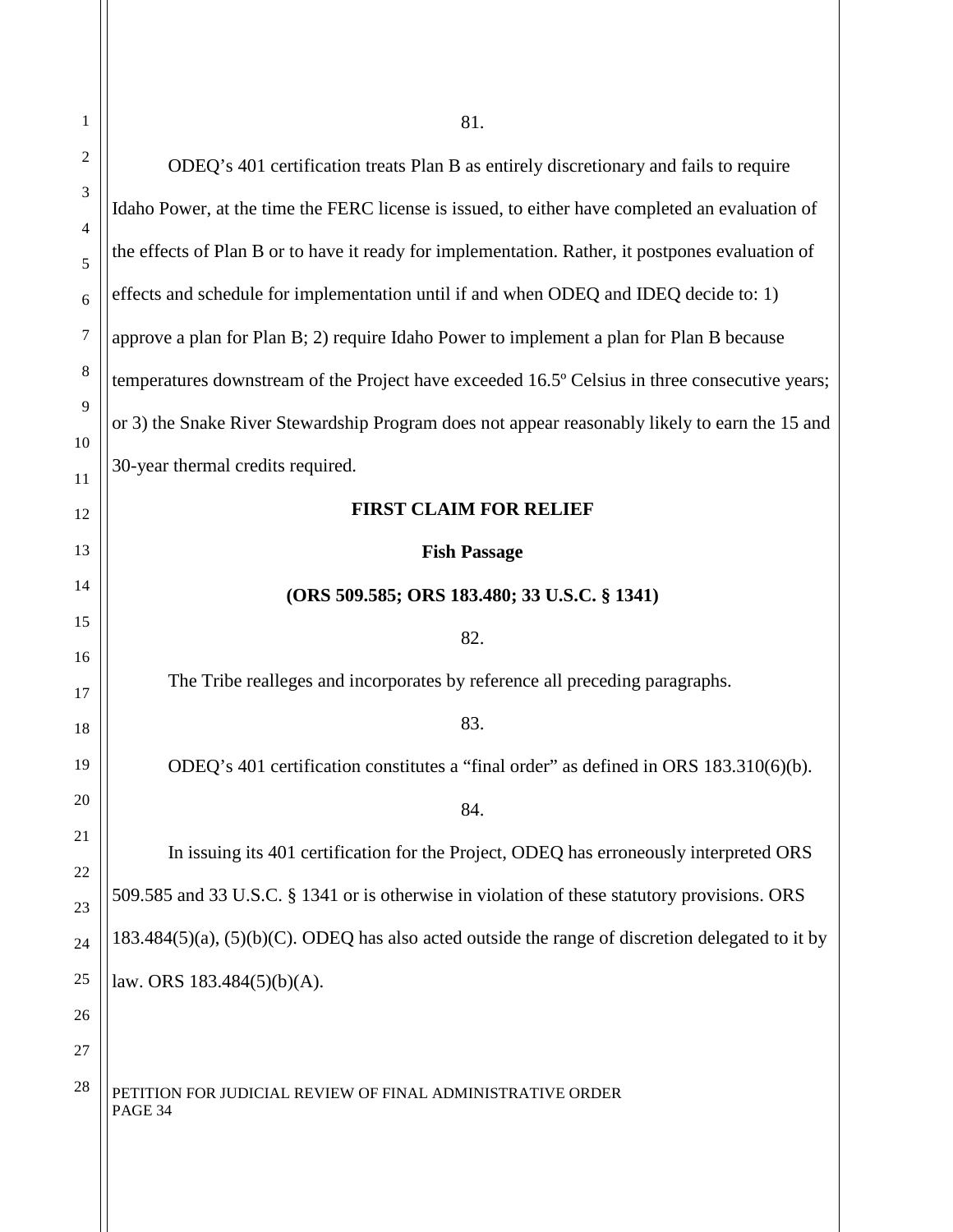ORS 509.585 requires fish passage at all artificial obstructions to provide for upstream and downstream passage for native migratory fish that are currently, or have been historically, absent, unless the ODFW Commission has made specific findings for a waiver of, or exemption to, the fish passage requirement in ORS 509.585, which the ODFW Commission has not done. 86. Under the CWA, states must certify that they are "reasonably assured" that federallylicensed hydroelectric projects will not violate state water quality standards, including numerical criteria, narrative criteria, and designated uses. 33 U.S.C. § 1341(d); 40 C.F.R. § 121.2. 87. As a result of the 2019 Implementation and Settlement Agreement, ODEQ has erroneously interpreted or otherwise violated ORS 509.585 and exceeded its discretion by failing to require fish passage, an appropriate requirement of state law, in its 401 certification for the Project's new license term. 88. ODEQ also erroneously interpreted or otherwise violated 33 U.S.C. § 1341 and exceeded its discretion when it failed to support beneficial uses upstream of Hells Canyon Dam by requiring fish passage in the 401 certification. 89. ODEQ is, therefore, in violation of ORS 509.585, 33 U.S.C. § 1341, and 40 C.F.R. § 121.2 for failing to require fish passage in its 401 certification.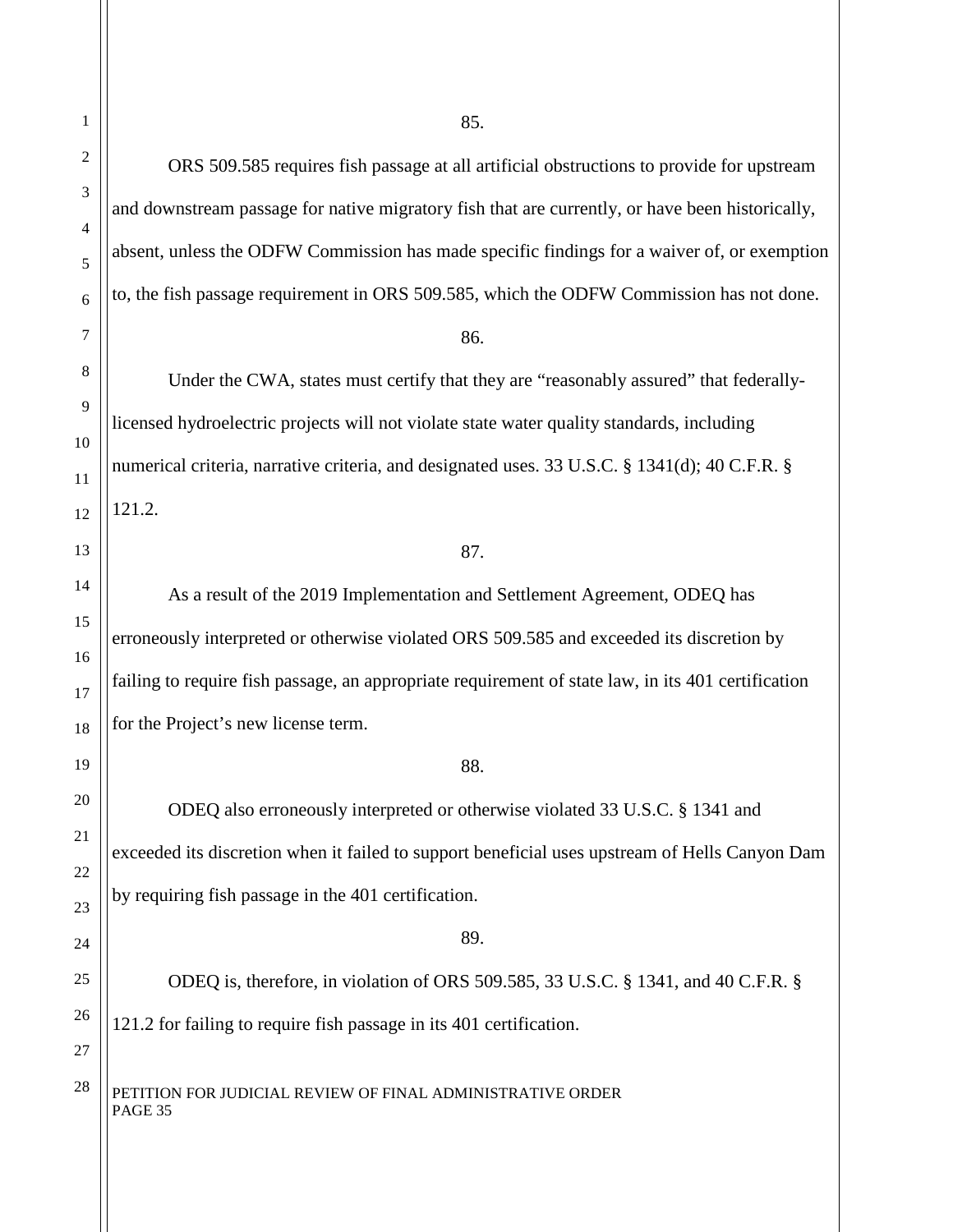| 1        | <b>SECOND CLAIM FOR RELIEF</b>                                                                 |
|----------|------------------------------------------------------------------------------------------------|
| 2        | <b>Mercury</b>                                                                                 |
| 3        | (ORS 183.480; 33 U.S.C. § 1341)                                                                |
| 4        | 90.                                                                                            |
| 5        |                                                                                                |
| 6        | The Tribe realleges and incorporates by reference all preceding paragraphs.                    |
| 7        | 91.                                                                                            |
| 8        | ODEQ's 401 certification constitutes a "final order" as defined in ORS 183.310(6)(b)           |
| 9        | 92.                                                                                            |
| 10       | In issuing its 401 certification for the Project, ODEQ has acted outside the range of          |
| 11       | discretion delegated to it by the CWA, 33 U.S.C. § 1341, and issued an order that is not       |
| 12       |                                                                                                |
| 13       | supported by substantial evidence in the record. ORS $183.484(5)(b)(A)$ , $(5)(c)$ .           |
| 14       | 93.                                                                                            |
| 15       | Under the CWA, states must certify that they are "reasonably assured" that federally-          |
| 16<br>17 | licensed hydroelectric projects comply with state water quality standards, including numerical |
| 18       | criteria, narrative criteria, and designated uses. 33 U.S.C. § 1341(d); 40 C.F.R. § 121.2.     |
| 19       | 94.                                                                                            |
| 20       | Oregon's criterion for the protection of human health is an "organism only"                    |
| 21       |                                                                                                |
| 22       | concentration expressed as 0.040 milligrams per kilogram ("mg/kg") methylmercury, as           |
| 23       | measured in contaminated fish and shellfish. OAR 340-041-8033.                                 |
| 24       | 95.                                                                                            |
| 25       | According to Oregon's 2018 Integrated Report for CWA § 303(d) listings for the Snake           |
| 26       | River in the Project vicinity and Idaho Power's fish tissue data, the mercury concentrations   |
| 27       |                                                                                                |
| 28       | PETITION FOR JUDICIAL REVIEW OF FINAL ADMINISTRATIVE ORDER<br>PAGE 36                          |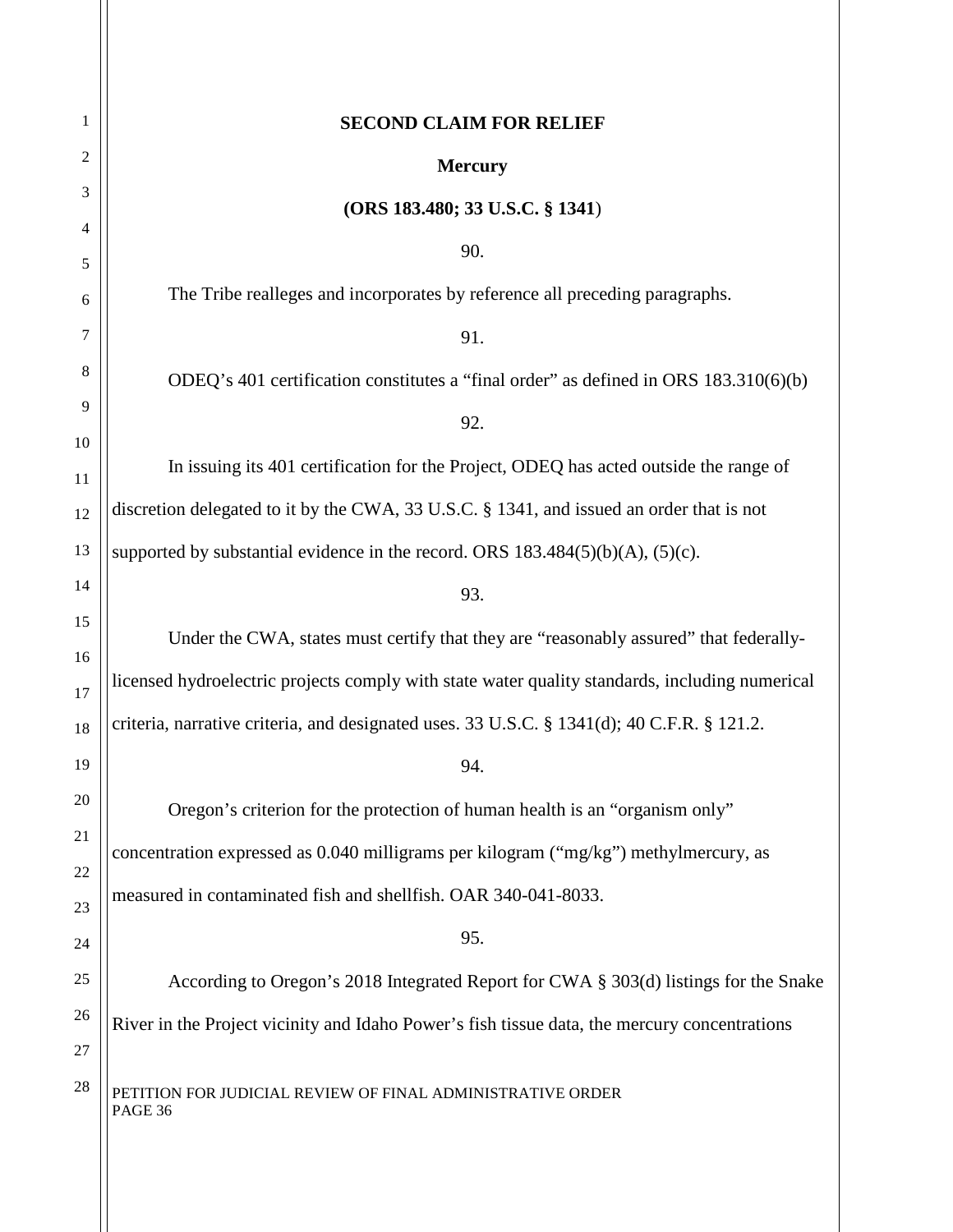violate Oregon's criterion of 0.040 (mg/kg) for the protection of human health. In the case of white sturgeon, smallmouth bass, and bull trout fish tissue samples taken in and adjacent to the Project, the violations are documented to significantly exceed Oregon's methylmercury criterion for the protection of human health.

96.

ODEQ's CWA § 401 certification conditions for methylmercury include a requirement that Idaho Power develop a series of management scenarios for reducing methylmercury "to the maximum extent practicable." Based on these management scenarios, Idaho Power is required to develop a methylmercury management plan to "address the Hells Canyon Complex's role in methyl mercury production." (Emphasis added.) ODEQ's methylmercury management plan condition also requires, "[a]fter consultation with IDEQ and once approved by ODEQ, Idaho Power shall implement the methyl mercury management plan in accordance with ODEQ's approval." (Emphasis added).

97.

ODEQ's methylmercury conditions fail to specify by how much Idaho Power must reduce methylmercury caused by the Project and fail to require that Project methylmercury contributions actually be reduced during the life of the next FERC license. ODEQ's 401 certification conditions also fail to require that ODEQ even approve a methylmercury management plan within the life of the FERC license.

#### 98.

In issuing its 401 certification for the Project, ODEQ has acted outside the range of discretion delegated to it by the CWA, 33 U.S.C. § 1341, because its 401 certification provides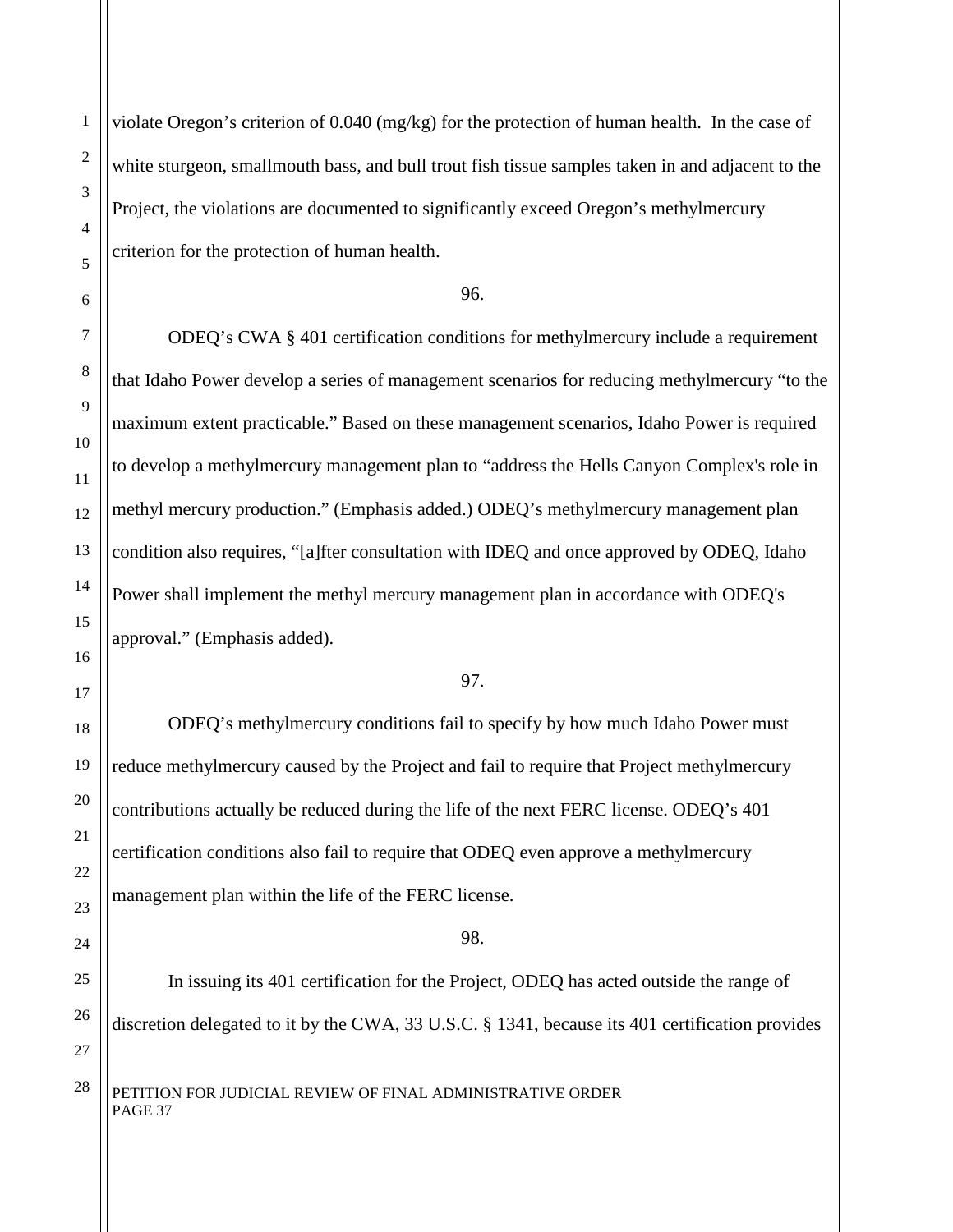| $\mathbf{1}$     | no timelines, milestones, or other conditions requiring ODEQ to approve and Idaho Power to             |
|------------------|--------------------------------------------------------------------------------------------------------|
| $\mathfrak{2}$   | implement, a methylmercury management plan to reduce the Project's contribution of                     |
| 3                | methylmercury during the new license term to levels that will not violate Oregon's                     |
| 4<br>5           | methylmercury human health criteria. The record also lacks substantial evidence that the               |
| 6                | mercury/methylmercury plan ODEQ has approved in its 401 certification will ensure the Project          |
| $\boldsymbol{7}$ | complies with Oregon water quality standards for mercury/methylmercury.                                |
| $\,8\,$          | 99.                                                                                                    |
| 9                | Consequently, ODEQ has no assurance, reasonable or otherwise, in ODEQ's CWA Act                        |
| 10               | § 401 certification that the Project will not result in violation of state water quality standards for |
| 11               | mercury/methylmercury. ODEQ is, therefore, in violation of 33 U.S.C. § 1341; 40 C.F.R. §               |
| 12<br>13         | $121.2(a)(3)$ .                                                                                        |
|                  |                                                                                                        |
| 14               | <b>THIRD CLAIM FOR RELIEF</b>                                                                          |
| 15               | <b>Temperature</b>                                                                                     |
| 16<br>17         | (ORS 183.480; 33 U.S.C. § 1341)                                                                        |
| 18               | 100.                                                                                                   |
| 19               | Nez Perce Tribe realleges and incorporates by reference all preceding paragraphs.                      |
| 20               | 101.                                                                                                   |
| 21               | ODEQ's 401 certification constitutes a "final order" as defined in ORS 183.310(6)(b)                   |
| 22               | 102.                                                                                                   |
| 23<br>24         | In issuing its 401 certification for the Project, ODEQ has acted outside the range of                  |
| 25               | discretion delegated to it by the CWA 33 U.S.C. § 1341, and issued an order that is not                |
| 26               |                                                                                                        |
| 27               | supported by substantial evidence in the record. ORS $183.484(5)(b)(A)$ , $(5)(c)$ .                   |
| 28               | PETITION FOR JUDICIAL REVIEW OF FINAL ADMINISTRATIVE ORDER<br>PAGE 38                                  |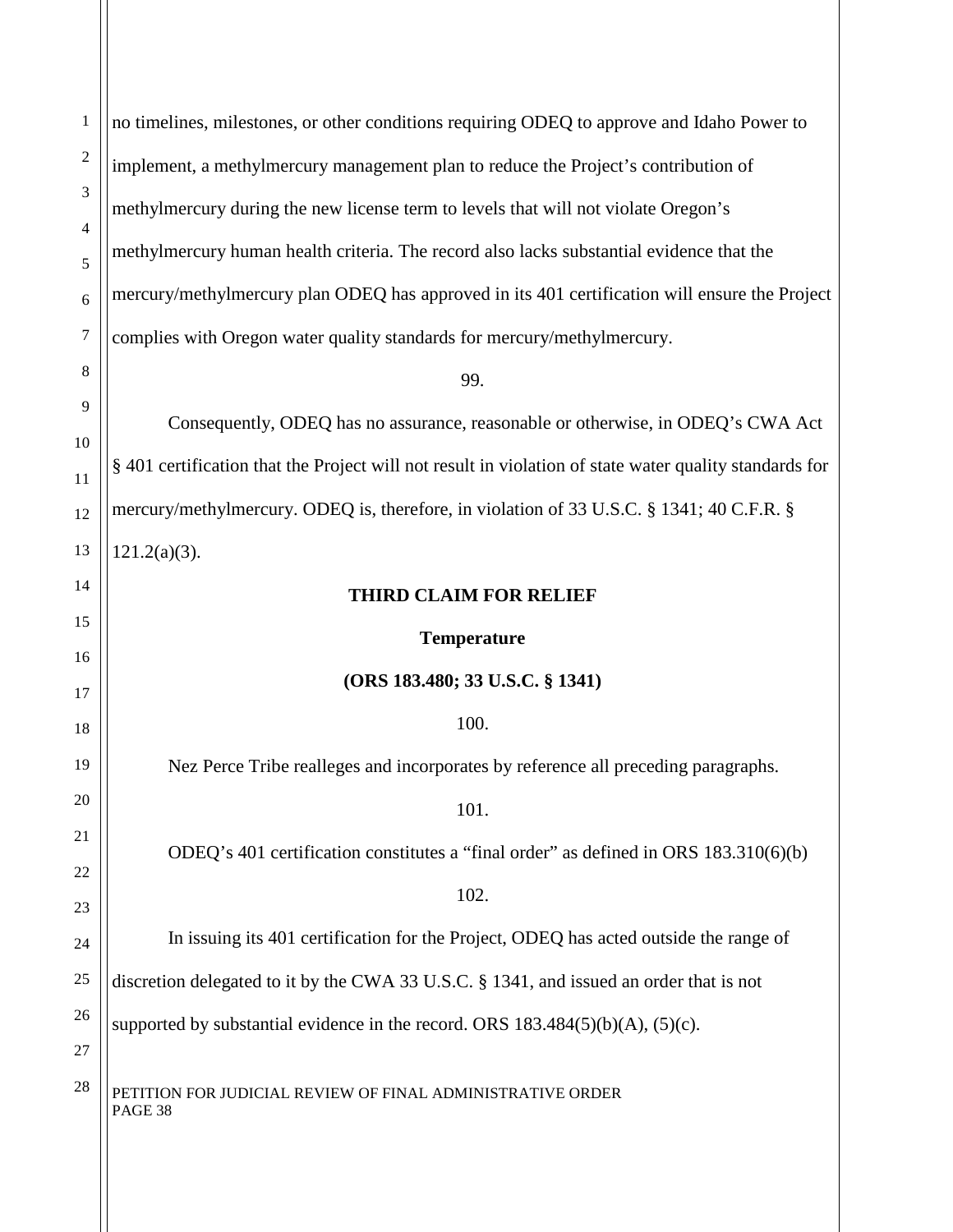Under the CWA, states must certify that they are "reasonably assured" that federallylicensed hydroelectric projects will not violate water quality standards, including numerical criteria, narrative criteria, and designated uses. 33 U.S.C. § 1341(d); 40 C.F.R. § 121.2.

#### 104.

ODEQ acknowledges that Idaho Power's proposed Temperature Management and Compliance Plan does not, in itself, provide reasonable assurance that Oregon's water quality standards will not be violated by the Project. Rather, ODEQ states that it is the temperature contingency plan, the Temperature Alternative Measures Plan, that provides reasonable assurance that the Project will meet state water quality standards.

#### 105.

In issuing its 401 certification for the Project, ODEQ has acted outside the range of discretion delegated to it by the CWA, 33 U.S.C. § 1341, and has issued an order that is not supported by substantial evidence in the record because the Temperature Alternative Measures Plan, cannot bring the Project into compliance with Oregon's temperature spawning criterion and the Project's load allocation under the Hells Canyon TMDL of 13° Celsius (or 3.14° Celsius) from October 23 through April 15, in all years and in all river conditions. Thus, the Temperature Alternative Measures Plan, will not ensure compliance with state water quality standards and ODEQ has not identified any other specific measures for ensuring Oregon's spawning criterion will not be violated below the Project.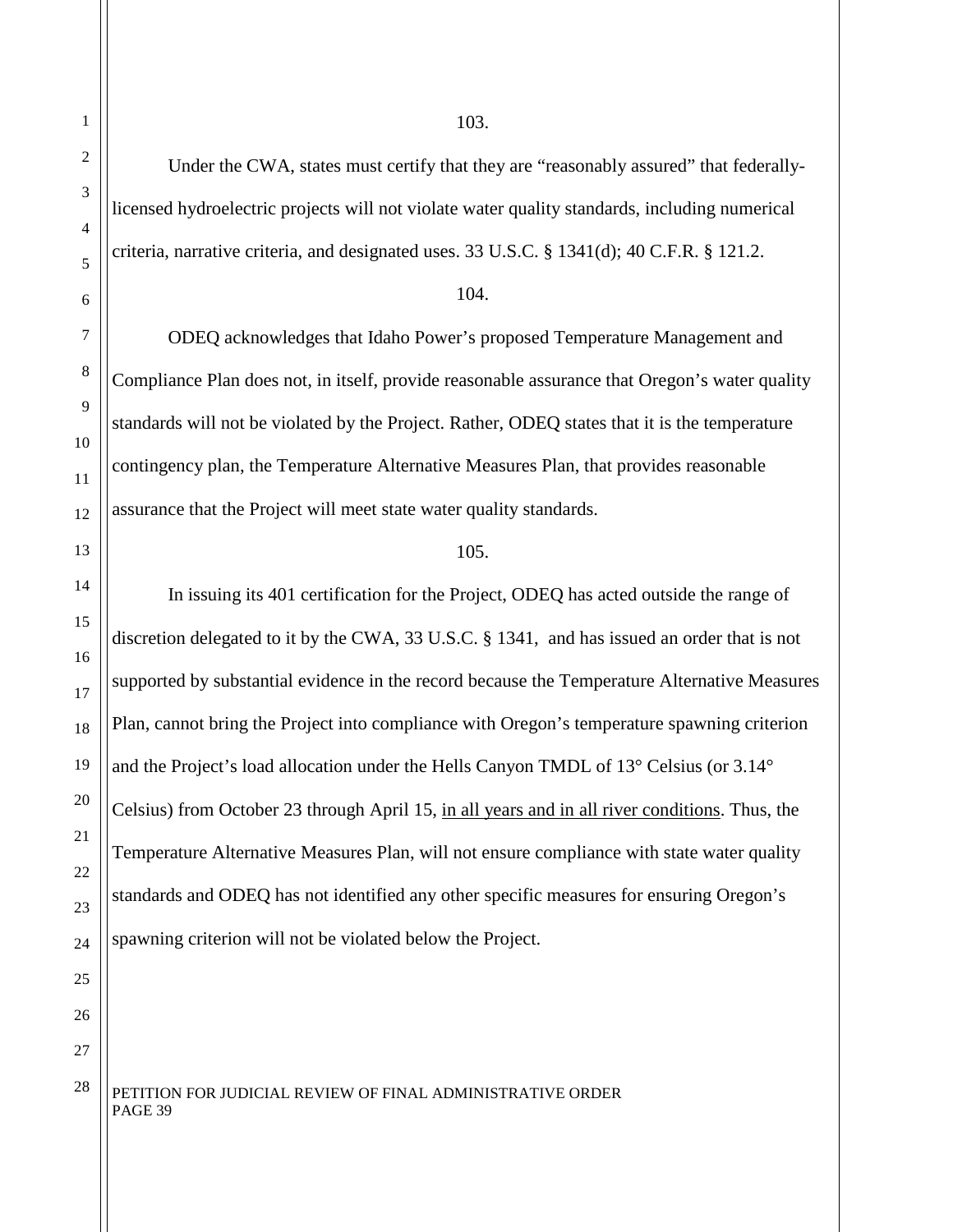$28$  PETITION FOR JUDICIAL REVIEW OF FINAL ADMINISTRATIVE ORDER PAGE 40 ODEQ is, therefore, in violation of 33 U.S.C. § 1341; 40 C.F.R. § 121.2(a)(3) because it has no reasonable assurance that the Project will not result in violation of state water quality standards for temperature. **PRAYER FOR RELIEF** WHEREFORE, Petitioner prays that this Court, exercising its authority under ORS 183.484, issue a Judgment and Decree that: (a) Declares ODEQ violated the CWA, its implementing regulations, and/or Oregon law when issuing its CWA § 401 certification for the Project; (b) Declares that ODEQ's CWA § 401 certification for the Project has erroneously interpreted a provision of law, otherwise in violation of a constitutional or statutory provision, outside the range of discretion delegated to the agency by law, and not supported by substantial evidence and is unlawful; (c) Sets aside the CWA § 401 certification for the Project and remands it to ODEQ with instructions to comply with the law; (d) Awards Petitioner reasonable attorney fees and costs under ORS 183.497, ORS 182.090, and/or any other relevant provision of law; and (e) Awards Petitioner such other relief as this Court deems just and proper. Dated this 23rd day of July, 2019. */s/ Amanda Wright Rogerson* Amanda Wright Rogerson (OSB No. 145541) Elizabeth Hunter Potter (OSB No. 105482) ADVOCATES FOR THE WEST (503) 954-2721 (208) 342-7024